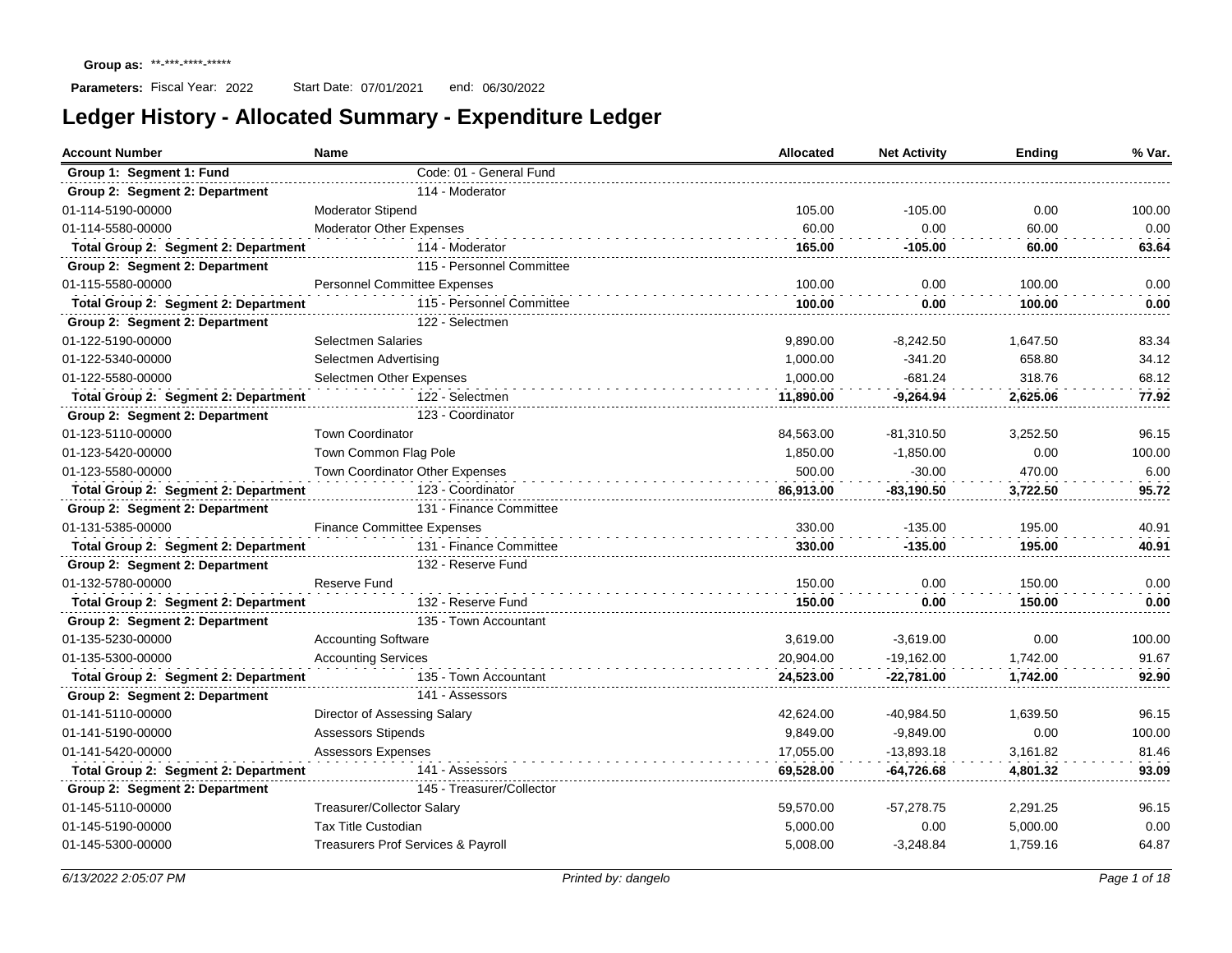| <b>Account Number</b>                | <b>Name</b>                               | Allocated | <b>Net Activity</b> | Ending    | % Var. |
|--------------------------------------|-------------------------------------------|-----------|---------------------|-----------|--------|
| 01-145-5320-00000                    | <b>Treasurer Software</b>                 | 7,050.00  | $-6,833.23$         | 216.77    | 96.93  |
| 01-145-5340-00000                    | <b>Treasurer Postage</b>                  | 4,000.00  | $-4,000.00$         | 0.00      | 100.00 |
| 01-145-5385-00000                    | <b>Treasurer Professional Development</b> | 1,135.00  | $-586.92$           | 548.08    | 51.71  |
| 01-145-5420-00000                    | <b>Treasurers Supplies</b>                | 1,800.00  | $-1,256.07$         | 543.93    | 69.78  |
| 01-145-5720-00000                    | <b>Treasurers Business Travel</b>         | 850.00    | $-129.48$           | 720.52    | 15.23  |
| 01-145-5730-00000                    | <b>Treasurers Licenses/Dues</b>           | 60.00     | $-50.00$            | 10.00     | 83.33  |
| Total Group 2: Segment 2: Department | 145 - Treasurer/Collector                 | 84,473.00 | $-73,383.29$        | 11,089.71 | 86.87  |
| Group 2: Segment 2: Department       | 150 - Town Office Pool                    |           |                     |           |        |
| 01-150-5110-00000                    | <b>Administrative Assistant Wages</b>     | 28,705.00 | $-26,496.00$        | 2,209.00  | 92.30  |
| 01-150-5120-00000                    | Boards & Committee Clerical               | 2,274.00  | $-2,177.55$         | 96.45     | 95.76  |
| 01-150-5190-00000                    | Constable                                 | 200.00    | $-250.50$           | $-50.50$  | 125.25 |
| 01-150-5210-00000                    | Town Office Electricity                   | 4,000.00  | $-2,641.59$         | 1,358.41  | 66.04  |
| 01-150-5215-00000                    | Heating                                   | 3,500.00  | $-1,749.36$         | 1,750.64  | 49.98  |
| 01-150-5240-00000                    | Town Hall Repairs and Maintenance         | 2,500.00  | $-769.90$           | 1,730.10  | 30.80  |
| 01-150-5241-00000                    | <b>Town Hall Grounds</b>                  | 3,000.00  | $-1,840.00$         | 1,160.00  | 61.33  |
| 01-150-5242-00000                    | <b>Town Hall Security</b>                 | 400.00    | $-318.00$           | 82.00     | 79.50  |
| 01-150-5243-00000                    | <b>Town Hall Miscellaneous</b>            | 1,000.00  | $-313.06$           | 686.94    | 31.31  |
| 01-150-5244-00000                    | Town Hall Forms Supplies and Machinery    | 3,100.00  | $-2,465.31$         | 634.69    | 79.53  |
| 01-150-5247-00000                    | <b>Town Hall Internet</b>                 | 2,400.00  | 0.00                | 2,400.00  | 0.00   |
| 01-150-5248-00000                    | <b>Website Support</b>                    | 1,200.00  | $-1,140.00$         | 60.00     | 95.00  |
| 01-150-5249-00000                    | IT Support/Licensing                      | 17,096.00 | $-16,457.99$        | 638.01    | 96.27  |
| 01-150-5250-00000                    | <b>Copier Leases</b>                      | 3,500.00  | $-3,465.17$         | 34.83     | 99.00  |
| 01-150-5340-00000                    | Office Postage                            | 1,200.00  | $-232.44$           | 967.56    | 19.37  |
| 01-150-5345-00000                    | Office Telephone                          | 4,500.00  | $-3,893.65$         | 606.35    | 86.53  |
| 01-150-5385-00000                    | Office Professional Development           | 500.00    | $-880.00$           | $-380.00$ | 176.00 |
| Total Group 2: Segment 2: Department | 150 - Town Office Pool                    | 79,075.00 | $-65,090.52$        | 13,984.48 | 82.31  |
| Group 2: Segment 2: Department       | 151 - Legal                               |           |                     |           |        |
| 01-151-5300-00000                    | <b>Town Counsel</b>                       | 10,000.00 | $-9,326.51$         | 673.49    | 93.27  |
| Total Group 2: Segment 2: Department | $151 -$ Legal                             | 10,000.00 | $-9,326.51$         | 673.49    | 93.27  |
| Group 2: Segment 2: Department       | 158 - Tax Title                           |           |                     |           |        |
| 01-158-5300-00000                    | Tax Title Taking                          | 0.00      | 0.00                | 0.00      | 0.00   |
| Total Group 2: Segment 2: Department | 158 - Tax Title                           | 0.00      | 0.00                | 0.00      | 0.00   |
| Group 2: Segment 2: Department       | 160 - Clerk                               |           |                     |           |        |
| 01-160-5110-00000                    | <b>Town Clerk Salary</b>                  | 23,000.00 | $-22,115.01$        | 884.99    | 96.15  |
| 01-160-5190-00000                    | <b>Clerk Election/Registrar Workers</b>   | 2,200.00  | $-1,025.91$         | 1,174.09  | 46.63  |
| 01-160-5580-00000                    | <b>Clerk Other Expense</b>                | 3,626.00  | $-2,429.59$         | 1,196.41  | 67.00  |
| Total Group 2: Segment 2: Department | 160 - Clerk                               | 28,826.00 | $-25,570.51$        | 3,255.49  | 88.71  |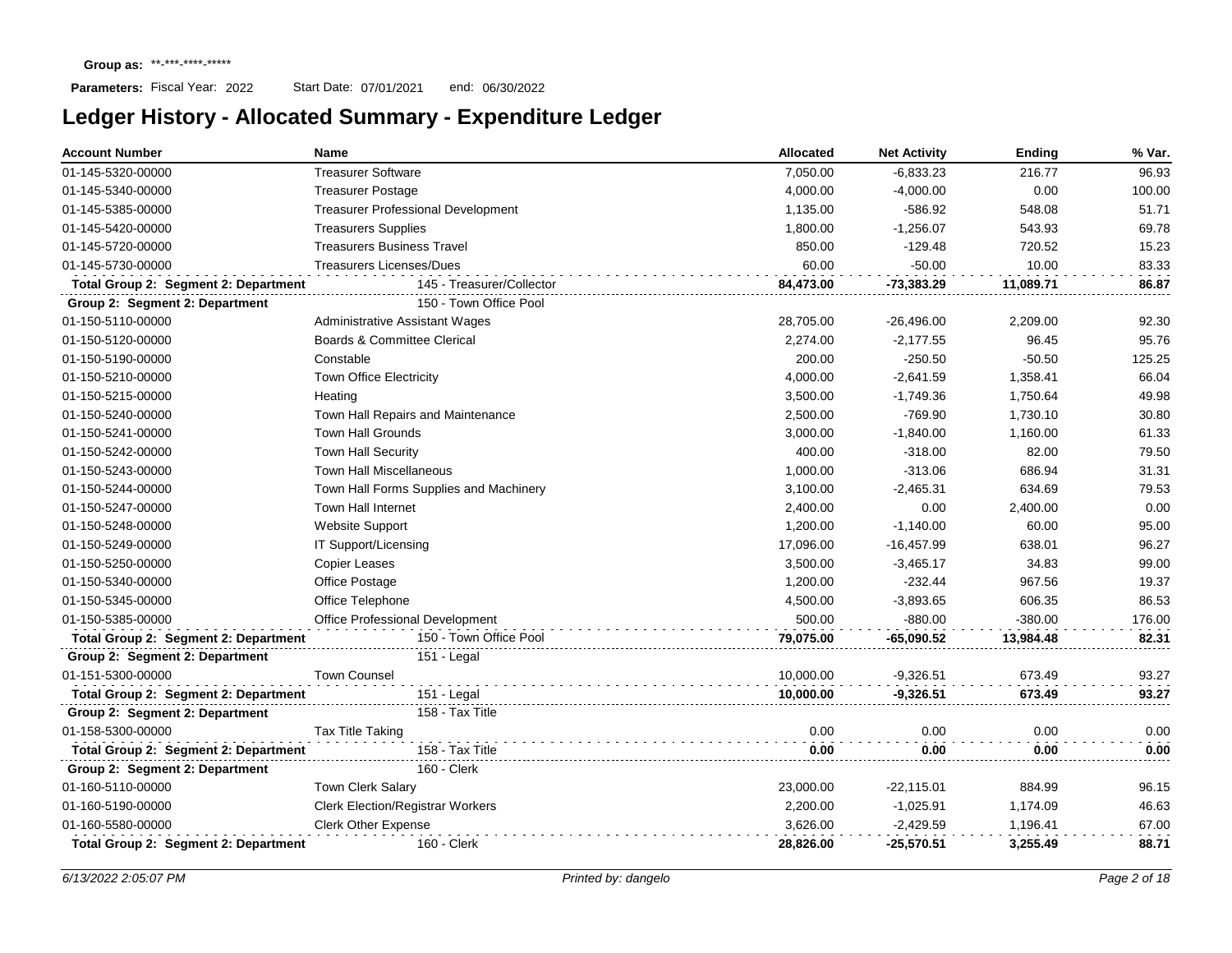| <b>Account Number</b>                | <b>Name</b><br>Allocated                |            | <b>Net Activity</b> | <b>Ending</b> | % Var. |
|--------------------------------------|-----------------------------------------|------------|---------------------|---------------|--------|
| Group 2: Segment 2: Department       | 171 - Conservation                      |            |                     |               |        |
| 01-171-5580-00000                    | <b>Conservation Commission Expenses</b> | 100.00     | $-93.00$            | 7.00          | 93.00  |
| Total Group 2: Segment 2: Department | 171 - Conservation                      | 100.00     | $-93.00$            | 7.00          | 93.00  |
| Group 2: Segment 2: Department       | 175 - Planning                          |            |                     |               |        |
| 01-175-5580-00000                    | Planning Board Expenses                 | 1,000.00   | $-319.60$           | 680.40        | 31.96  |
| Total Group 2: Segment 2: Department | 175 - Planning                          | 1.000.00   | $-319.60$           | 680.40        | 31.96  |
| Group 2: Segment 2: Department       | 192 - Town Hall                         |            |                     |               |        |
| 01-192-5190-00000                    | Town Office Custodian                   | 5,944.00   | $-5,188.86$         | 755.14        | 87.30  |
| Total Group 2: Segment 2: Department | 192 - Town Hall                         | 5,944.00   | $-5,188.86$         | 755.14        | 87.30  |
| Group 2: Segment 2: Department       | 195 - Annual Report                     |            |                     |               |        |
| 01-195-5300-00000                    | <b>Town Reports</b>                     | 800.00     | $-357.00$           | 443.00        | 44.63  |
| Total Group 2: Segment 2: Department | 195 - Annual Report                     | 800.00     | $-357.00$           | 443.00        | 44.63  |
| Group 2: Segment 2: Department       | 210 - Police                            |            |                     |               |        |
| 01-210-5101-00000                    | <b>Police Chief Salary</b>              | 30,500.00  | $-37,219.80$        | $-6,719.80$   | 122.03 |
| 01-210-5110-00000                    | <b>Police Salaries</b>                  | 77,048.00  | $-47,824.36$        | 29,223.64     | 62.07  |
| 01-210-5245-00000                    | Police Vehicle Maintenance              | 4,000.00   | $-1,082.13$         | 2,917.87      | 27.05  |
| 01-210-5385-00000                    | Police Training                         | 6,000.00   | $-5,420.79$         | 579.21        | 90.35  |
| 01-210-5420-00000                    | Police Office Expense                   | 1,800.00   | $-1,184.03$         | 615.97        | 65.78  |
| 01-210-5480-00000                    | Police Fuel                             | 6,820.00   | $-4,983.79$         | 1,836.21      | 73.08  |
| 01-210-5870-00000                    | <b>Police Equipment</b>                 | 15,535.00  | $-10,348.38$        | 5,186.62      | 66.61  |
| Total Group 2: Segment 2: Department | 210 - Police                            | 141,703.00 | -108,063.28         | 33,639.72     | 76.26  |
| Group 2: Segment 2: Department       | 220 - Fire                              |            |                     |               |        |
| 01-220-5110-00000                    | <b>Fire Chief Salary</b>                | 6,273.00   | $-4,704.75$         | 1,568.25      | 75.00  |
| 01-220-5112-00000                    | <b>Fire Administrative Assistant</b>    | 2,274.00   | $-2,024.51$         | 249.49        | 89.03  |
| 01-220-5120-00000                    | <b>Firefighter Salaries</b>             | 34,979.00  | $-26,340.45$        | 8,638.55      | 75.30  |
| 01-220-5190-00000                    | <b>Fire Officer Stipends</b>            | 2,698.00   | $-2,698.00$         | 0.00          | 100.00 |
| 01-220-5210-00000                    | <b>Fire Electricity</b>                 | 5,400.00   | $-6,157.26$         | $-757.26$     | 114.02 |
| 01-220-5215-00000                    | Fire Building Heat                      | 4,900.00   | $-4,029.44$         | 870.56        | 82.23  |
| 01-220-5240-00000                    | <b>Fire Building Maintanence</b>        | 5,000.00   | $-193.21$           | 4,806.79      | 3.86   |
| 01-220-5245-00000                    | Fire Vehicle Maintenance                | 14,000.00  | $-7,170.65$         | 6,829.35      | 51.22  |
| 01-220-5246-00000                    | <b>Fire Equipment Maintenance</b>       | 29,150.00  | $-25,574.10$        | 3,575.90      | 87.73  |
| 01-220-5300-00000                    | <b>Fire Prof Services</b>               | 4,000.00   | $-250.00$           | 3,750.00      | 6.25   |
| 01-220-5320-00000                    | Fire Software Technology                | 1,400.00   | $-1,451.11$         | $-51.11$      | 103.65 |
| 01-220-5345-00000                    | Fire Telephone/Internet                 | 2,800.00   | $-1,477.51$         | 1,322.49      | 52.77  |
| 01-220-5380-00000                    | Fire Radio Maintenance                  | 2,982.00   | $-2,981.02$         | 0.98          | 99.97  |
| 01-220-5385-00000                    | Fire Training                           | 10,000.00  | $-2,406.05$         | 7,593.95      | 24.06  |
| 01-220-5420-00000                    | <b>Fire Supplies</b>                    | 750.00     | $-160.18$           | 589.82        | 21.36  |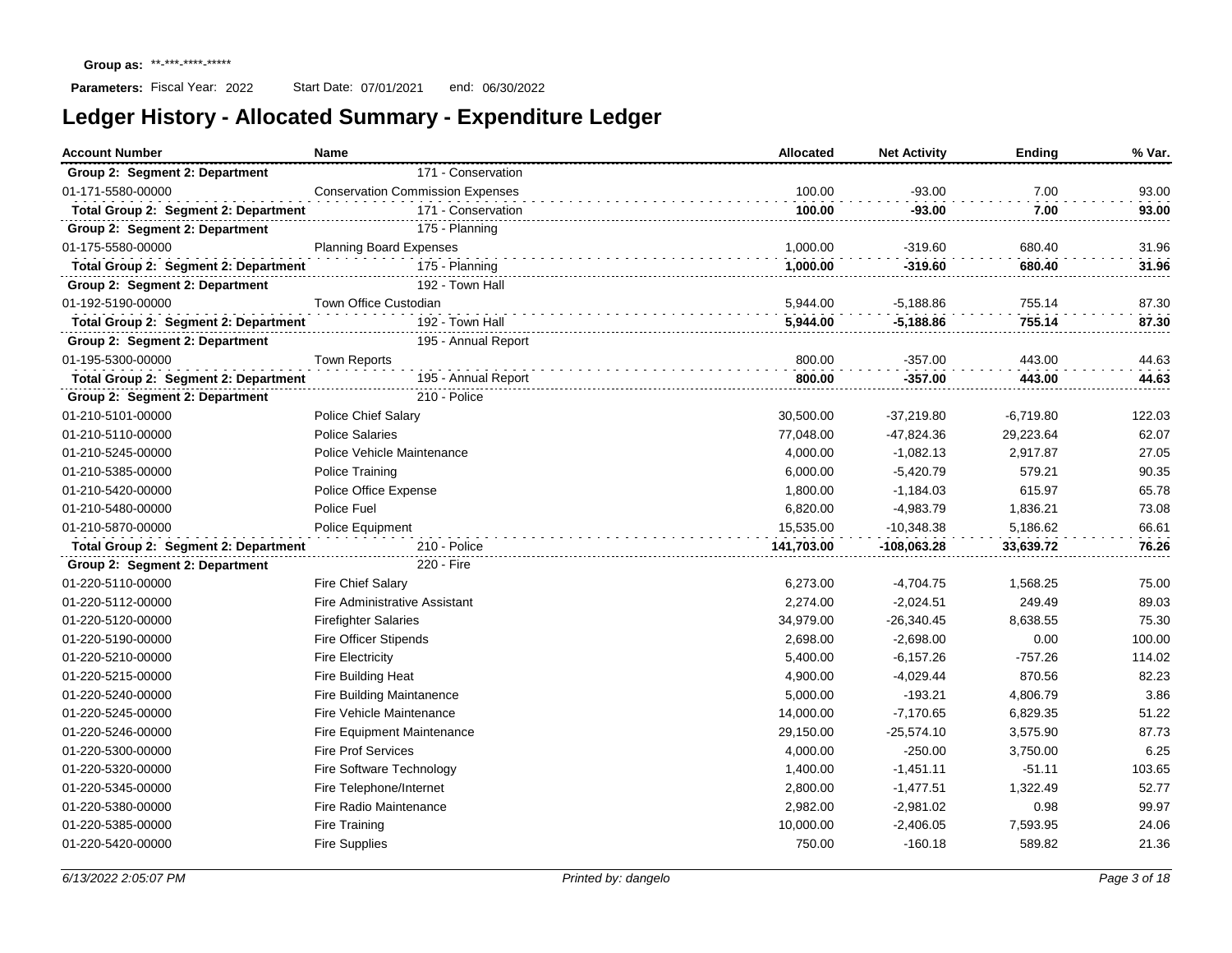| <b>Account Number</b>                | Name                                         | <b>Allocated</b> | <b>Net Activity</b> | <b>Ending</b> | % Var. |
|--------------------------------------|----------------------------------------------|------------------|---------------------|---------------|--------|
| 01-220-5480-00000                    | Fire Fuel                                    | 1,500.00         | $-1,550.79$         | $-50.79$      | 103.39 |
| 01-220-5730-00000                    | <b>Fire Licenses/Dues</b>                    | 750.00           | $-250.00$           | 500.00        | 33.33  |
| Total Group 2: Segment 2: Department | 220 - Fire                                   | 128,856.00       | -89,419.03          | 39,436.97     | 69.39  |
| Group 2: Segment 2: Department       | 241 - Buidling Inspections                   |                  |                     |               |        |
| 01-241-5110-00000                    | <b>Building Inspector Salary</b>             | 8,925.00         | $-8,581.50$         | 343.50        | 96.15  |
| 01-241-5320-00000                    | <b>Building Inspector Software</b>           | 3,445.00         | $-3,445.00$         | 0.00          | 100.00 |
| 01-241-5420-00000                    | <b>Building Inpector Supplies</b>            | 200.00           | 0.00                | 200.00        | 0.00   |
| 01-241-5730-00000                    | <b>Building Inspector Dues/Certification</b> | 870.00           | 0.00                | 870.00        | 0.00   |
| Total Group 2: Segment 2: Department | 241 - Buidling Inspections                   | 13,440.00        | -12,026.50          | 1,413.50      | 89.48  |
| Group 2: Segment 2: Department       | 291 - Emergency Management                   |                  |                     |               |        |
| 01-291-5190-00000                    | <b>Emergency Management Stipend</b>          | 1,829.00         | $-1,829.00$         | 0.00          | 100.00 |
| 01-291-5580-00000                    | <b>Emergency Management Expenses</b>         | 2,700.00         | $-2,500.00$         | 200.00        | 92.59  |
| 01-291-5690-00000                    | <b>FRCOG REPC Assessment</b>                 | 150.00           | $-150.00$           | 0.00          | 100.00 |
| Total Group 2: Segment 2: Department | 291 - Emergency Management                   | 4,679.00         | $-4,479.00$         | 200.00        | 95.73  |
| Group 2: Segment 2: Department       | 292 - Animal Control                         |                  |                     |               |        |
| 01-292-5190-00000                    | <b>Animal Control Assessment</b>             | 5,414.00         | $-5,414.00$         | 0.00          | 100.00 |
| 01-292-5243-00000                    | <b>Inspector of Animals Expense</b>          | 200.00           | 0.00                | 200.00        | 0.00   |
| 01-292-5300-00000                    | Franklin Regional Dog Assessment             | 350.00           | $-350.00$           | 0.00          | 100.00 |
| Total Group 2: Segment 2: Department | 292 - Animal Control                         | 5,964.00         | -5,764.00           | 200.00        | 96.65  |
| Group 2: Segment 2: Department       | 294 - Tree Warden                            |                  |                     |               |        |
| 01-294-5190-00000                    | Tree Warden Stipend                          | 53.00            | 0.00                | 53.00         | 0.00   |
| Total Group 2: Segment 2: Department | 294 - Tree Warden                            | 53.00            | 0.00                | 53.00         | 0.00   |
| Group 2: Segment 2: Department       | 300 - School Committee                       |                  |                     |               |        |
| 01-300-5190-00000                    | School Committee Stipend                     | 900.00           | $-300.00$           | 600.00        | 33.33  |
| Total Group 2: Segment 2: Department | 300 - School Committee                       | 900.00           | $-300.00$           | 600.00        | 33.33  |
| Group 2: Segment 2: Department       | 312 - Mohawk Regional                        |                  |                     |               |        |
| 01-312-5696-00000                    | Mohawk Trail Regional Assessment             | 2,161,916.00     | $-2,161,776.80$     | 139.20        | 99.99  |
| 01-312-5910-00000                    | Mohawk Trail Regional Capital                | 54,176.00        | -44.695.20          | 9.480.80      | 82.50  |
| Total Group 2: Segment 2: Department | 312 - Mohawk Regional                        | 2,216,092.00     | $-2,206,472.00$     | 9,620.00      | 99.57  |
| Group 2: Segment 2: Department       | 315 - Franklin County Technical              |                  |                     |               |        |
| 01-315-5696-00000                    | <b>Franklin County Technical Assessment</b>  | 336.561.00       | $-334,287.00$       | 2.274.00      | 99.32  |
| 01-315-5910-00000                    | Franklin County Technical Capital            | 4.786.00         | $-4,785.28$         | 0.72          | 99.98  |
| Total Group 2: Segment 2: Department | 315 - Franklin County Technical              | 341,347.00       | $-339,072.28$       | 2,274.72      | 99.33  |
| Group 2: Segment 2: Department       | 422 - Highway                                |                  |                     |               |        |
| 01-422-5110-00000                    | <b>Highway Salaries</b>                      | 307,953.00       | $-214,798.03$       | 93,154.97     | 69.75  |
| 01-422-5130-00000                    | <b>Highway Overtime</b>                      | 0.00             | $-20,329.89$        | $-20,329.89$  | 0.00   |
| 01-422-5210-00000                    | <b>Highway Electricity</b>                   | 0.00             | 0.00                | 0.00          | 0.00   |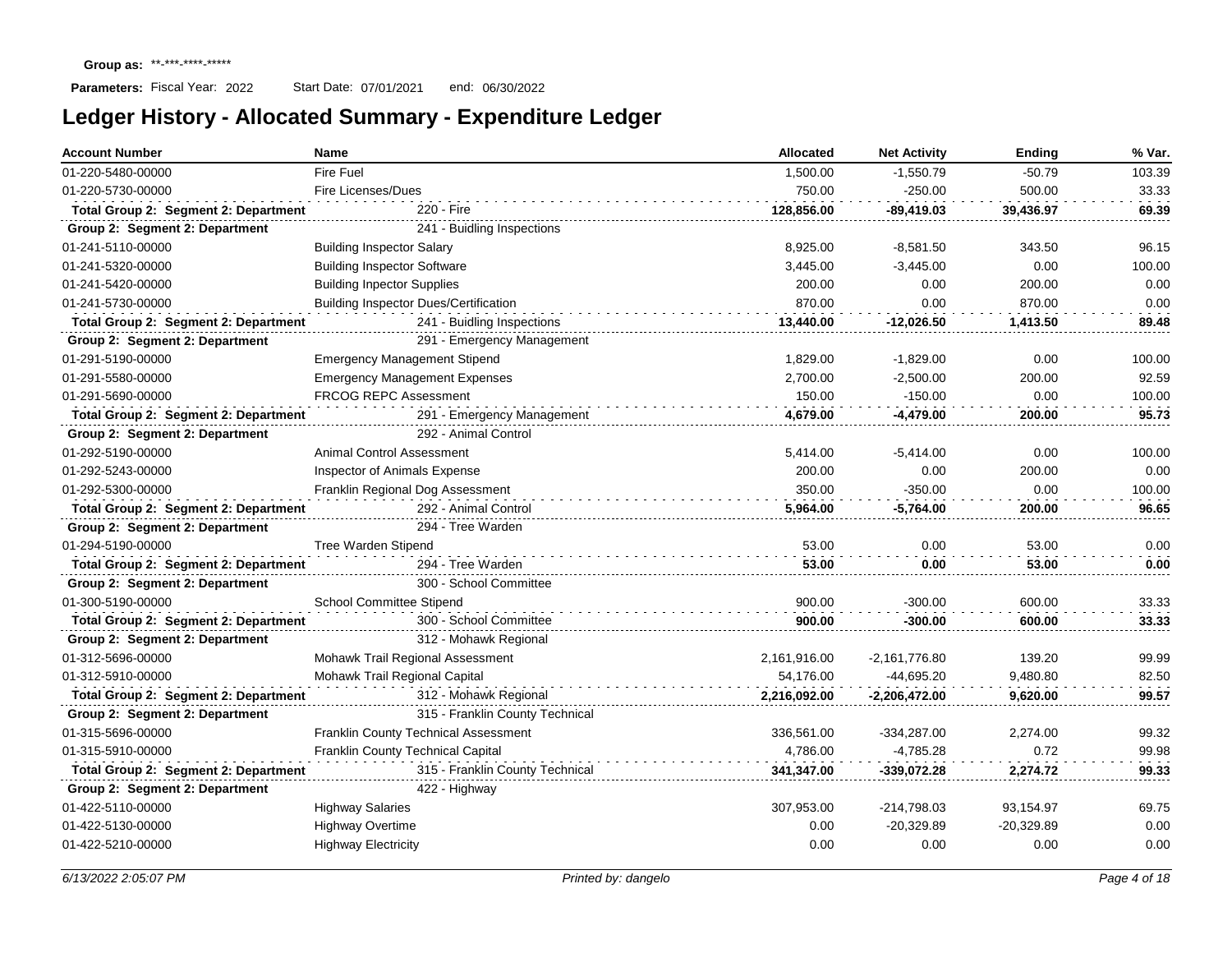| <b>Account Number</b>                | Name                                           | Allocated  | <b>Net Activity</b> | Ending       | % Var. |
|--------------------------------------|------------------------------------------------|------------|---------------------|--------------|--------|
| 01-422-5240-00000                    | <b>Highway Building Maintanence</b>            | 20,900.00  | $-17,829.21$        | 3,070.79     | 85.31  |
| 01-422-5245-00000                    | Highway Machinery Maintenance                  | 43,000.00  | $-29,877.12$        | 13,122.88    | 69.48  |
| 01-422-5290-00000                    | Highway Bridge Expense                         | 2,000.00   | $-190.00$           | 1,810.00     | 9.50   |
| 01-422-5300-00000                    | Highway DOT Physicals/Drug & Alcohol Screening | 2,000.00   | $-1,038.00$         | 962.00       | 51.90  |
| 01-422-5480-00000                    | <b>Highway Fuel</b>                            | 51,550.00  | $-30,543.66$        | 21,006.34    | 59.25  |
| 01-422-5538-00000                    | Highway Roadway & Public Works Supplies        | 115,000.00 | $-94,690.85$        | 20,309.15    | 82.34  |
| Total Group 2: Segment 2: Department | 422 - Highway                                  | 542,403.00 | -409,296.76         | 133,106.24   | 75.46  |
| Group 2: Segment 2: Department       | 423 - Winter Roads                             |            |                     |              |        |
| 01-423-5245-00000                    | Winter Equip Maintenance                       | 7.300.00   | $-6,136.87$         | 1,163.13     | 84.07  |
| 01-423-5530-00000                    | <b>Winter Salt</b>                             | 39,550.00  | $-29,956.34$        | 9.593.66     | 75.74  |
| 01-423-5531-00000                    | <b>Winter Sand</b>                             | 39,550.00  | $-50,287.07$        | $-10,737.07$ | 127.15 |
| Total Group 2: Segment 2: Department | 423 - Winter Roads                             | 86,400.00  | $-86,380.28$        | 19.72        | 99.98  |
| Group 2: Segment 2: Department       | 424 - Public Street Lighting                   |            |                     |              |        |
| 01-424-5210-00000                    | <b>Street Lights</b>                           | 5,300.00   | $-5,509.30$         | $-209.30$    | 103.95 |
| Total Group 2: Segment 2: Department | 424 - Public Street Lighting                   | 5,300.00   | $-5,509.30$         | $-209.30$    | 103.95 |
| Group 2: Segment 2: Department       | 433 - Transfer Station                         |            |                     |              |        |
| 01-433-5110-00000                    | <b>Transfer Station Salaries</b>               | 20,592.00  | $-14,256.00$        | 6,336.00     | 69.23  |
| 01-433-5420-00000                    | <b>Transfer Station Expenses</b>               | 69,838.00  | $-49,778.60$        | 20,059.40    | 71.28  |
| 01-433-5580-00000                    | Solid Waste District Assessment                | 6,405.00   | $-6,104.00$         | 301.00       | 95.30  |
| Total Group 2: Segment 2: Department | 433 - Transfer Station                         | 96,835.00  | $-70,138.60$        | 26,696.40    | 72.43  |
| Group 2: Segment 2: Department       | 491 - Cemeteries                               |            |                     |              |        |
| 01-491-5290-00000                    | <b>Cemetery Maintenance</b>                    | 750.00     | $-655.00$           | 95.00        | 87.33  |
| Total Group 2: Segment 2: Department | 491 - Cemeteries                               | 750.00     | -655.00             | 95.00        | 87.33  |
| Group 2: Segment 2: Department       | 511 - Animal Inspector                         |            |                     |              |        |
| 01-511-5190-00000                    | Animal Inspector                               | 400.00     | $-400.00$           | 0.00         | 100.00 |
| Total Group 2: Segment 2: Department | 511 - Animal Inspector                         | 400.00     | -400.00             | 0.00         | 100.00 |
| Group 2: Segment 2: Department       | 512 - Board of Health                          |            |                     |              |        |
| 01-512-5190-00000                    | Board of Health Wages                          | 2,500.00   | $-262.35$           | 2,237.65     | 10.49  |
| 01-512-5580-00000                    | Board of Health Expense                        | 3,500.00   | 0.00                | 3,500.00     | 0.00   |
| Total Group 2: Segment 2: Department | 512 - Board of Health                          | 6,000.00   | $-262.35$           | 5,737.65     | 4.37   |
| Group 2: Segment 2: Department       | 513 - FRCOG Regional Health Assessment         |            |                     |              |        |
| 01-513-5243-00000                    | <b>FRCOG Regional Health Assessment</b>        | 13,464.00  | $-11.444.40$        | 2,019.60     | 85.00  |
| Total Group 2: Segment 2: Department | 513 - FRCOG Regional Health Assessment         | 13,464.00  | $-11,444.40$        | 2,019.60     | 85.00  |
| Group 2: Segment 2: Department       | 541 - Council on Aging                         |            |                     |              |        |
| 01-541-5300-00000                    | Council on Aging Professional Services         | 0.00       | $-7,760.00$         | $-7,760.00$  | 0.00   |
| 01-541-5490-00000                    | Council on Aging Food & Food Services          | 0.00       | $-4,261.25$         | $-4,261.25$  | 0.00   |
| 01-541-5580-00000                    | Council on Aging Expenses                      | 20,000.00  | $-100.00$           | 19,900.00    | 0.50   |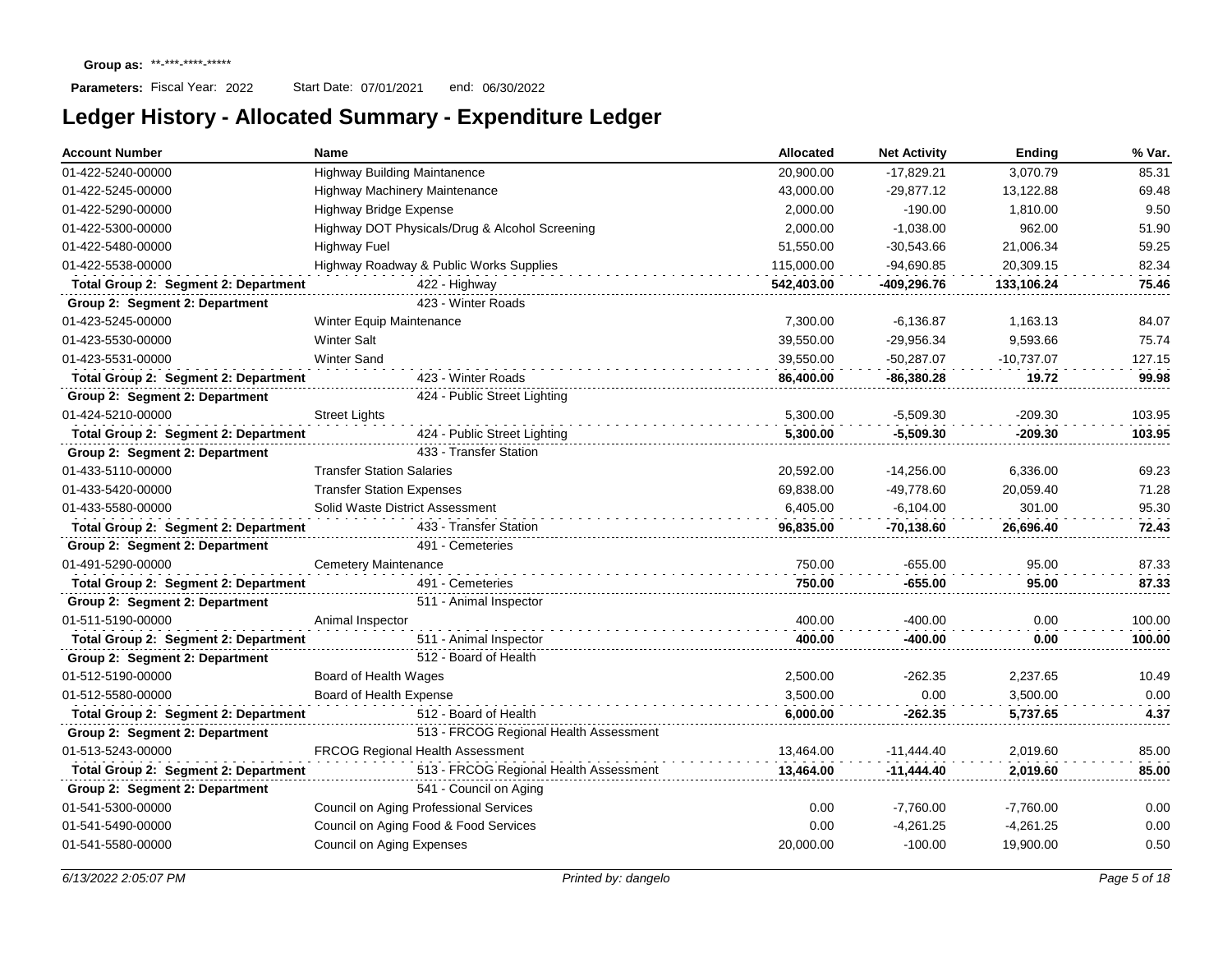| <b>Account Number</b>                | Name                                          | Allocated | <b>Net Activity</b> | <b>Ending</b> | % Var. |
|--------------------------------------|-----------------------------------------------|-----------|---------------------|---------------|--------|
| Total Group 2: Segment 2: Department | 541 - Council on Aging                        | 20.000.00 | $-12,121.25$        | 7,878.75      | 60.61  |
| Group 2: Segment 2: Department       | 543 - Veterans Services                       |           |                     |               |        |
| 01-543-5300-00000                    | <b>Verterans Services District Assessment</b> | 3,846.00  | $-3,845.69$         | 0.31          | 99.99  |
| 01-543-5770-00000                    | Veterans District (Chapter 115)               | 7,500.00  | $-2,159.72$         | 5,340.28      | 28.80  |
| Total Group 2: Segment 2: Department | 543 - Veterans Services                       | 11,346.00 | -6,005.41           | 5,340.59      | 52.93  |
| Group 2: Segment 2: Department       | 610 - Library                                 |           |                     |               |        |
| 01-610-5110-00000                    | <b>Librarian Director Wages</b>               | 35,720.00 | $-34,886.50$        | 833.50        | 97.67  |
| 01-610-5120-00000                    | <b>Library Substitute</b>                     | 997.00    | 0.00                | 997.00        | 0.00   |
| 01-610-5190-00000                    | <b>Assisstant Library Director Wages</b>      | 10,418.00 | $-9,704.71$         | 713.29        | 93.15  |
| 01-610-5210-00000                    | <b>Library Electricity</b>                    | 2,500.00  | $-2,040.38$         | 459.62        | 81.62  |
| 01-610-5215-00000                    | Library Building Heat                         | 3,300.00  | $-2,280.00$         | 1,020.00      | 69.09  |
| 01-610-5230-00000                    | <b>Library Other Utilities</b>                | 136.00    | $-30.00$            | 106.00        | 22.06  |
| 01-610-5240-00000                    | Library Building Maintenance                  | 5,750.00  | $-5,051.91$         | 698.09        | 87.86  |
| 01-610-5251-00000                    | <b>Library Programming</b>                    | 0.00      | $-276.56$           | $-276.56$     | 0.00   |
| 01-610-5320-00000                    | Library Technology/Online Services            | 5,595.00  | $-3,659.99$         | 1,935.01      | 65.42  |
| 01-610-5385-00000                    | <b>Library Professional Development</b>       | 1,000.00  | $-554.48$           | 445.52        | 55.45  |
| 01-610-5420-00000                    | <b>Library Supplies</b>                       | 1,350.00  | $-1,120.04$         | 229.96        | 82.97  |
| 01-610-5550-00000                    | Cleaning                                      | 2,600.00  | $-707.25$           | 1,892.75      | 27.20  |
| 01-610-5580-00000                    | <b>Library Books</b>                          | 16,858.00 | $-15,322.90$        | 1,535.10      | 90.89  |
| 01-610-5720-00000                    | <b>Library Business Travel</b>                | 442.00    | 0.00                | 442.00        | 0.00   |
| Total Group 2: Segment 2: Department | 610 - Library                                 | 86,666.00 | $-75,634.72$        | 11,031.28     | 87.27  |
| Group 2: Segment 2: Department       | 691 - Historical Commission                   |           |                     |               |        |
| 01-691-5580-00000                    | <b>Historical Commission Expenses</b>         | 100.00    | 0.00                | 100.00        | 0.00   |
| Total Group 2: Segment 2: Department | 691 - Historical Commission                   | 100.00    | 0.00                | 100.00        | 0.00   |
| Group 2: Segment 2: Department       | 692 - Celebrations                            |           |                     |               |        |
| 01-692-5380-00000                    | <b>Memorial Day Celebration</b>               | 700.00    | $-573.50$           | 126.50        | 81.93  |
| Total Group 2: Segment 2: Department | 692 - Celebrations                            | 700.00    | -573.50             | 126.50        | 81.93  |
| Group 2: Segment 2: Department       | 700 - Debt Service                            |           |                     |               |        |
| 01-700-5910-00000                    | LT Debt Principle Payments                    | 24,667.00 | -550.00             | 24,117.00     | 2.23   |
| 01-700-5915-00000                    | LT Debt Interest Payments                     | 6,938.00  | 0.00                | 6,938.00      | 0.00   |
| 01-700-5926-00000                    | Interest on Short Term Debt                   | 0.00      | 0.00                | 0.00          | 0.00   |
| Total Group 2: Segment 2: Department | 700 - Debt Service                            | 31,605.00 | $-550.00$           | 31,055.00     | 1.74   |
| Group 2: Segment 2: Department       | 830 - FRCOG Assessments                       |           |                     |               |        |
| 01-830-5300-00000                    | <b>FRCOG Procurement Services Assessment</b>  | 2,426.00  | $-2,426.00$         | 0.00          | 100.00 |
| 01-830-5690-00000                    | <b>FRCOG Core Assessment</b>                  | 10,752.00 | $-10,752.00$        | 0.00          | 100.00 |
| Total Group 2: Segment 2: Department | 830 - FRCOG Assessments                       | 13,178.00 | $-13,178.00$        | 0.00          | 100.00 |
| Group 2: Segment 2: Department       | 911 - County Retirement                       |           |                     |               |        |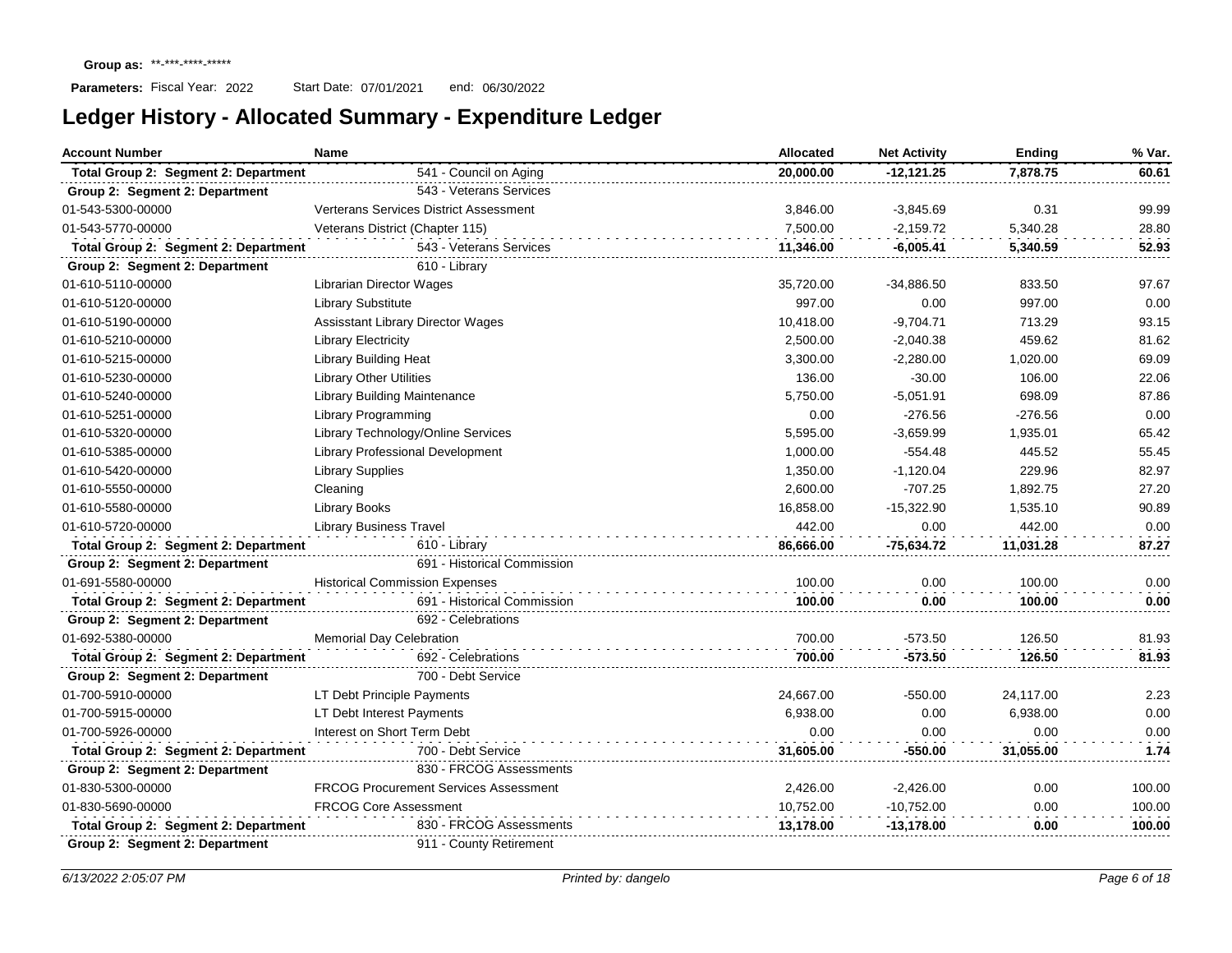| <b>Account Number</b>                       | Name                                    | Allocated    | <b>Net Activity</b> | <b>Ending</b> | % Var. |
|---------------------------------------------|-----------------------------------------|--------------|---------------------|---------------|--------|
| 01-911-5690-00000                           | Franklin Regional Retirement Assessment | 107.945.00   | $-105.945.00$       | 2,000.00      | 98.15  |
| Total Group 2: Segment 2: Department        | 911 - County Retirement                 | 107.945.00   | $-105.945.00$       | 2.000.00      | 98.15  |
| Group 2: Segment 2: Department              | 914 - Group Health/Life                 |              |                     |               |        |
| 01-914-5170-00000                           | Employer Contr. Group Health Insurance  | 123.587.00   | -104.888.02         | 18.698.98     | 84.87  |
| Total Group 2: Segment 2: Department        | 914 - Group Health/Life                 | 123.587.00   | -104.888.02         | 18.698.98     | 84.87  |
| Group 2: Segment 2: Department              | 945 - P/L Insurance                     |              |                     |               |        |
| 01-945-5740-00000                           | Property & Casualty Insurance           | 49.100.00    | -43.856.00          | 5.244.00      | 89.32  |
| 01-945-5741-00000                           | <b>VFIS</b>                             | 7.000.00     | $-7.985.00$         | $-985.00$     | 114.07 |
| <b>Total Group 2: Segment 2: Department</b> | 945 - P/L Insurance                     | 56.100.00    | $-51.841.00$        | 4.259.00      | 92.41  |
| Group 2: Segment 2: Department              | 946 - Public Official Insurance         |              |                     |               |        |
| 01-946-5740-00000                           | <b>Employee Surety &amp; Bonds</b>      | 1.700.00     | $-1.200.00$         | 500.00        | 70.59  |
| Total Group 2: Segment 2: Department        | 946 - Public Official Insurance         | 1.700.00     | $-1.200.00$         | 500.00        | 70.59  |
| Total Group 1: Segment 1: Fund              | Code: 01 - General Fund                 | 4.461.330.00 | -4.081.152.09       | 380.177.91    | 91.48  |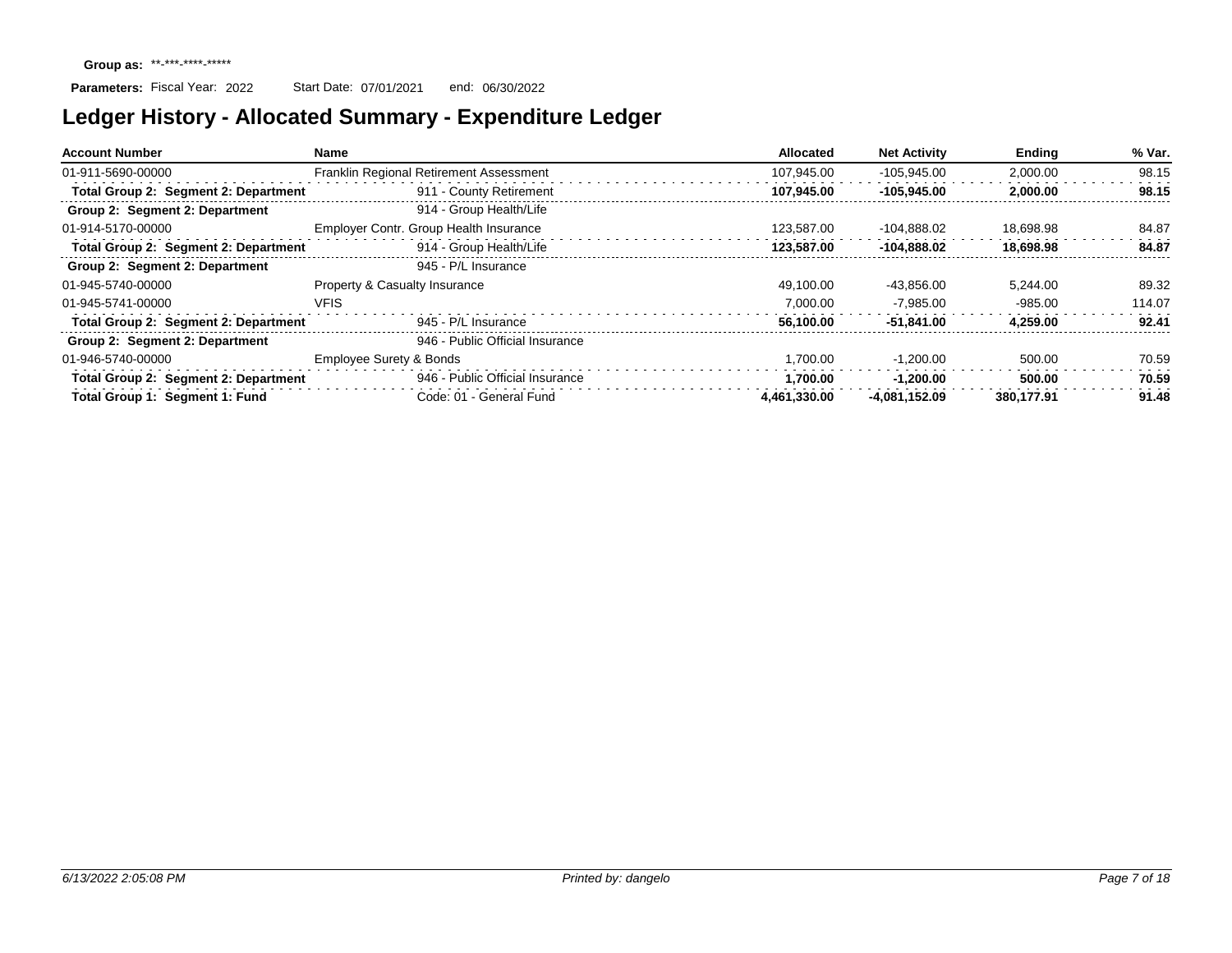| <b>Account Number</b>                | Name<br><b>Allocated</b>                               |            | <b>Net Activity</b> | Ending    | % Var. |
|--------------------------------------|--------------------------------------------------------|------------|---------------------|-----------|--------|
| Group 1: Segment 1: Fund             | Code: 02 - Special Aritcles & Appropriations           |            |                     |           |        |
| Group 2: Segment 2: Department       | 123 - Coordinator                                      |            |                     |           |        |
| 02-123-5300-22216                    | FY21 Financial Audit STM 03.10.22                      | 15,500.00  | 0.00                | 15,500.00 | 0.00   |
| 02-123-5420-22208                    | Security System                                        | 3,309.00   | $-2,973.41$         | 335.59    | 89.86  |
| Total Group 2: Segment 2: Department | 123 - Coordinator                                      | 18,809.00  | -2,973.41           | 15,835.59 | 15.81  |
| Group 2: Segment 2: Department       | 150 - Town Office Pool                                 |            |                     |           |        |
| 02-150-5240-22106                    | Flooring & Related Costs FY21 Art 27                   | 2,261.00   | 0.00                | 2,261.00  | 0.00   |
| 02-150-5300-22105                    | Network Server FY21 Art 26                             | 634.57     | 0.00                | 634.57    | 0.00   |
| Total Group 2: Segment 2: Department | 150 - Town Office Pool                                 | 2,895.57   | 0.00                | 2.895.57  | 0.00   |
| Group 2: Segment 2: Department       | 155 - Technology                                       |            |                     |           |        |
| 02-155-5320-20025                    | I/T Upgrades FY20 Art 25                               | 0.73       | 0.00                | 0.73      | 0.00   |
| Total Group 2: Segment 2: Department | 155 - Technology                                       | 0.73       | 0.00                | 0.73      | 0.00   |
| Group 2: Segment 2: Department       | 160 - Clerk                                            |            |                     |           |        |
| 02-160-5300-22102                    | Restoration & Preservation of Town Records FY21 Art 23 | 225.00     | 0.00                | 225.00    | 0.00   |
| 02-160-5300-22107                    | Records Management Project FY21 Art 28                 | 252.00     | 0.00                | 252.00    | 0.00   |
| Total Group 2: Segment 2: Department | 160 - Clerk                                            | 477.00     | 0.00                | 477.00    | 0.00   |
| Group 2: Segment 2: Department       | 192 - Town Hall                                        |            |                     |           |        |
| 02-192-5240-16606                    | Town Office Repairs FY2016                             | 968.03     | $-968.03$           | 0.00      | 100.00 |
| 02-192-5870-18616                    | ATM 5/17 Art31 TH Carpet & Workstations                | 13.39      | 0.00                | 13.39     | 0.00   |
| Total Group 2: Segment 2: Department | 192 - Town Hall                                        | 981.42     | -968.03             | 13.39     | 98.64  |
| Group 2: Segment 2: Department       | 210 - Police                                           |            |                     |           |        |
| 02-210-5120-22101                    | <b>Outside Detail Adminstrative Stipend</b>            | 130.00     | $-130.00$           | 0.00      | 100.00 |
| 02-210-5120-22213                    | Outside Detail Administrative Stipend FY22 Art 23      | 2,000.00   | $-2,688.75$         | $-688.75$ | 134.44 |
| 02-210-5580-22109                    | PoliceFire Carport FY21 Art 30                         | 750.00     | 0.00                | 750.00    | 0.00   |
| 02-210-5580-22116                    | FY21 12.17.20 STM Police Radio Upgrade Art 2           | 32,195.00  | $-27,053.04$        | 5,141.96  | 84.03  |
| Total Group 2: Segment 2: Department | 210 - Police                                           | 35,075.00  | $-29,871.79$        | 5,203.21  | 85.17  |
| Group 2: Segment 2: Department       | 220 - Fire                                             |            |                     |           |        |
| 02-220-5580-22115                    | FY21 12.17.20 STM Art 1 Pay Previous Year Bill         | 8.00       | 0.00                | 8.00      | 0.00   |
| Total Group 2: Segment 2: Department | 220 - Fire                                             | 8.00       | 0.00                | 8.00      | 0.00   |
| Group 2: Segment 2: Department       | 422 - Highway                                          |            |                     |           |        |
| 02-422-5853-22103                    | Dodge 5500 FY21 Art 24                                 | 625.54     | 0.00                | 625.54    | 0.00   |
| Total Group 2: Segment 2: Department | 422 - Highway                                          | 625.54     | 0.00                | 625.54    | 0.00   |
| Group 2: Segment 2: Department       | 610 - Library                                          |            |                     |           |        |
| 02-610-5300-18617                    | ATM 5/17 Art33 Library Oil Tank Removal                | 3.000.00   | 0.00                | 3,000.00  | 0.00   |
| Total Group 2: Segment 2: Department | 610 - Library                                          | 3.000.00   | 0.00                | 3.000.00  | 0.00   |
| Group 2: Segment 2: Department       | 700 - Debt Service                                     |            |                     |           |        |
| 02-700-5910-22215                    | Fire Pumper Payoff STM 03.10.22                        | 228.638.00 | -228.637.72         | 0.28      | 100.00 |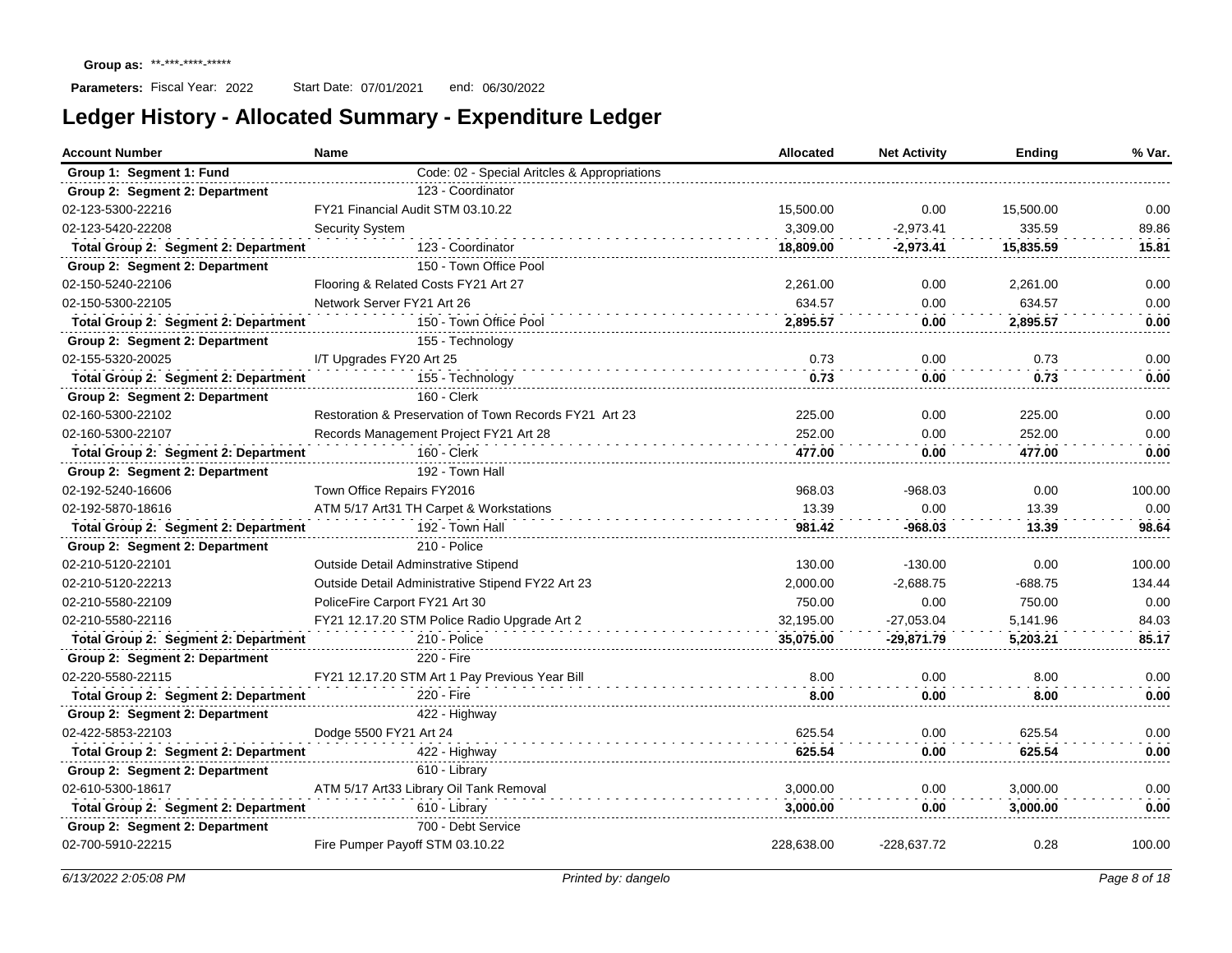| <b>Account Number</b>                | Name                                         | Allocated  | <b>Net Activity</b> | Endina    | % Var. |
|--------------------------------------|----------------------------------------------|------------|---------------------|-----------|--------|
| 02-700-5926-00000                    | FY19 Carryover Shrt Term Debt Interest       | .715.08    | $-1.715.08$         | 0.00      | 100.00 |
| 02-700-5926-22214                    | Interest on Short Term Debt FY22 Art 7       | 25.435.00  | -22.284.92          | 3.150.08  | 87.62  |
| Total Group 2: Segment 2: Department | 700 - Debt Service                           | 255.788.08 | $-252.637.72$       | 3.150.36  | 98.77  |
| Seament 1: Fund<br>Total Group 1:    | Code: 02 - Special Aritcles & Appropriations | 317.660.34 | $-286.450.95$       | 31.209.39 | 90.18  |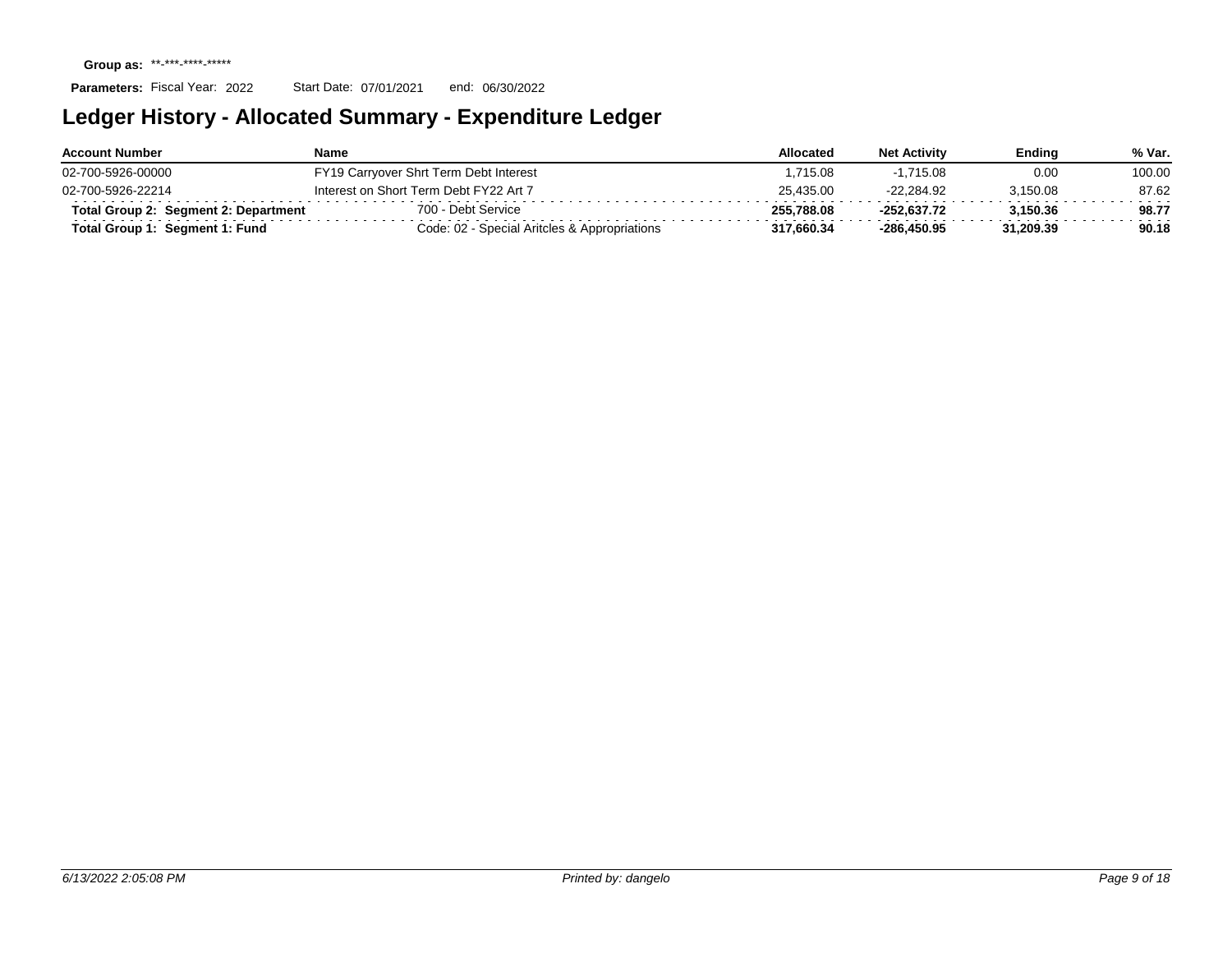| <b>Account Number</b>                | Name                                      | <b>Allocated</b> | <b>Net Activity</b> | Ending      | % Var. |
|--------------------------------------|-------------------------------------------|------------------|---------------------|-------------|--------|
| Group 1: Segment 1: Fund             | Code: 22 - 53E1/2 Revolving               |                  |                     |             |        |
| Group 2: Segment 2: Department       | 176 - Zoning                              |                  |                     |             |        |
| 22-176-5580-00267                    | Zoning 53E1/2                             | 0.00             | -123.56             | -123.56     | 0.00   |
| Total Group 2: Segment 2: Department | 176 - Zoning                              | 0.00             | $-123.56$           | $-123.56$   | n/a    |
| Group 2: Segment 2: Department       | 220 - Fire                                |                  |                     |             |        |
| 22-220-5190-00263                    | Fire Insp. 53E1/2 Stipends                | 0.00             | -945.00             | $-945.00$   | 0.00   |
| Total Group 2: Segment 2: Department | 220 - Fire                                | 0.00             | $-945.00$           | $-945.00$   | n/a    |
| Group 2: Segment 2: Department       | 243 - Plumbing Inspections                |                  |                     |             |        |
| 22-243-5190-00260                    | Pumbing Insp. 53E1/2 Stipends             | 0.00             | $-1,465.00$         | -1,465.00   | 0.00   |
| Total Group 2: Segment 2: Department | 243 - Plumbing Inspections                | 0.00             | $-1.465.00$         | $-1,465.00$ | n/a    |
| Group 2: Segment 2: Department       | 245 - Electrical Inspections              |                  |                     |             |        |
| 22-245-5190-00262                    | Electrical Insp. 53E1/2 Stipends          | 0.00             | $-515.00$           | $-515.00$   | 0.00   |
| Total Group 2: Segment 2: Department | 245 - Electrical Inspections              | 0.00             | $-515.00$           | $-515.00$   | n/a    |
| Group 2: Segment 2: Department       | 292 - Animal Control                      |                  |                     |             |        |
| 22-292-5960-00264                    | Animal Control 53E1/2 Interfund Trans Out | 0.00             | -79.88              | $-79.88$    | 0.00   |
| Total Group 2: Segment 2: Department | 292 - Animal Control                      | 0.00             | -79.88              | $-79.88$    | n/a    |
| Total Group 1: Segment 1: Fund       | Code: 22 - 53E1/2 Revolving               | 0.00             | $-3.128.44$         | $-3.128.44$ | n/a    |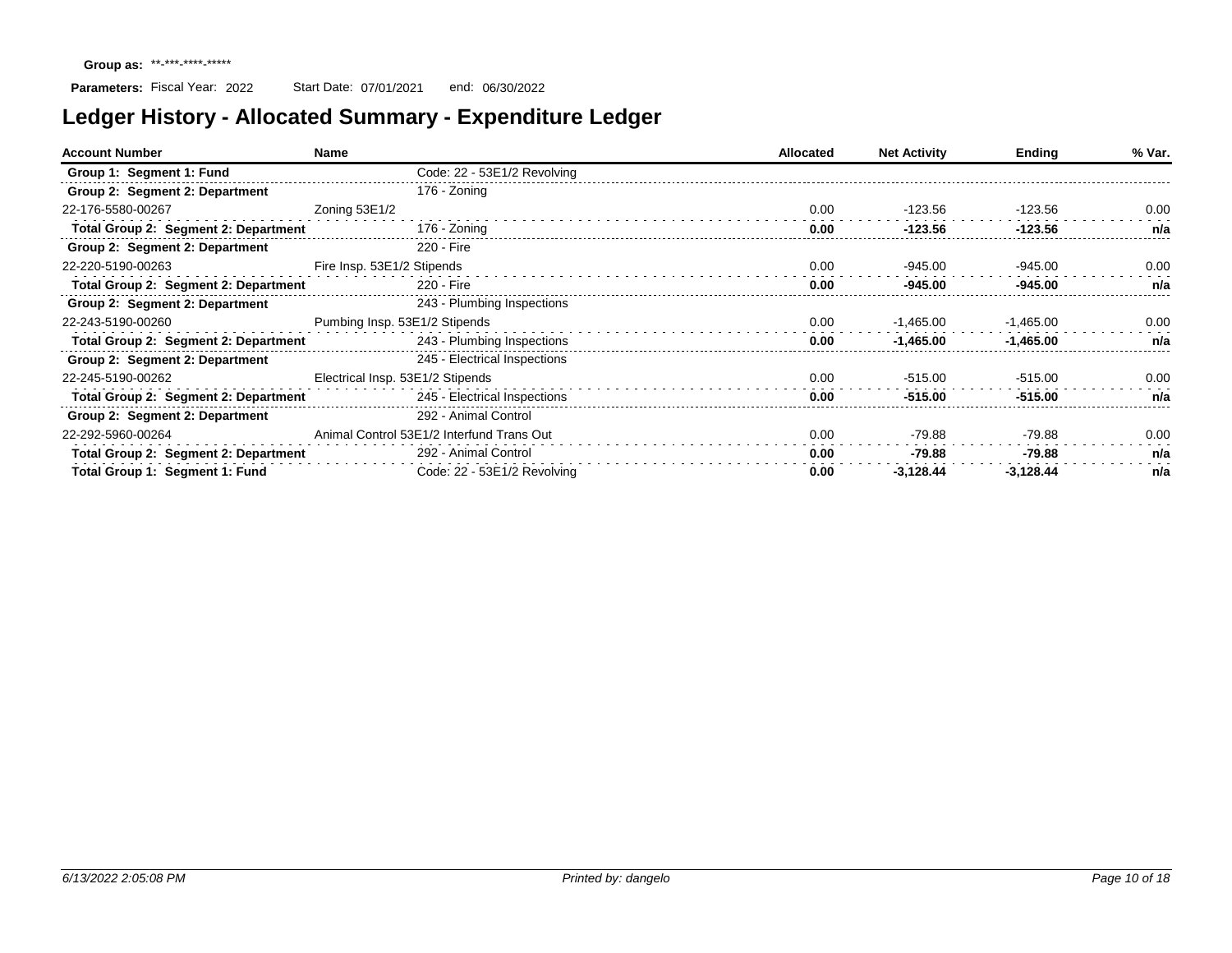| <b>Account Number</b>                | Name                       | Allocated | <b>Net Activity</b> | <b>Ending</b> | % Var. |
|--------------------------------------|----------------------------|-----------|---------------------|---------------|--------|
| Group 1: Segment 1: Fund             | Code: 23 - Other Revolving |           |                     |               |        |
| Group 2: Segment 2: Department       | 145 - Treasurer/Collector  |           |                     |               |        |
| 23-145-5300-00266                    | Tax Title 53E1/2           | 0.00      | -19.789.21          | -19.789.21    | 0.00   |
| Total Group 2: Segment 2: Department | 145 - Treasurer/Collector  | 0.00      | -19.789.21          | -19.789.21    | n/a    |
| Total Group 1: Segment 1: Fund       | Code: 23 - Other Revolving | 0.00      | -19.789.21          | $-19.789.21$  | n/a    |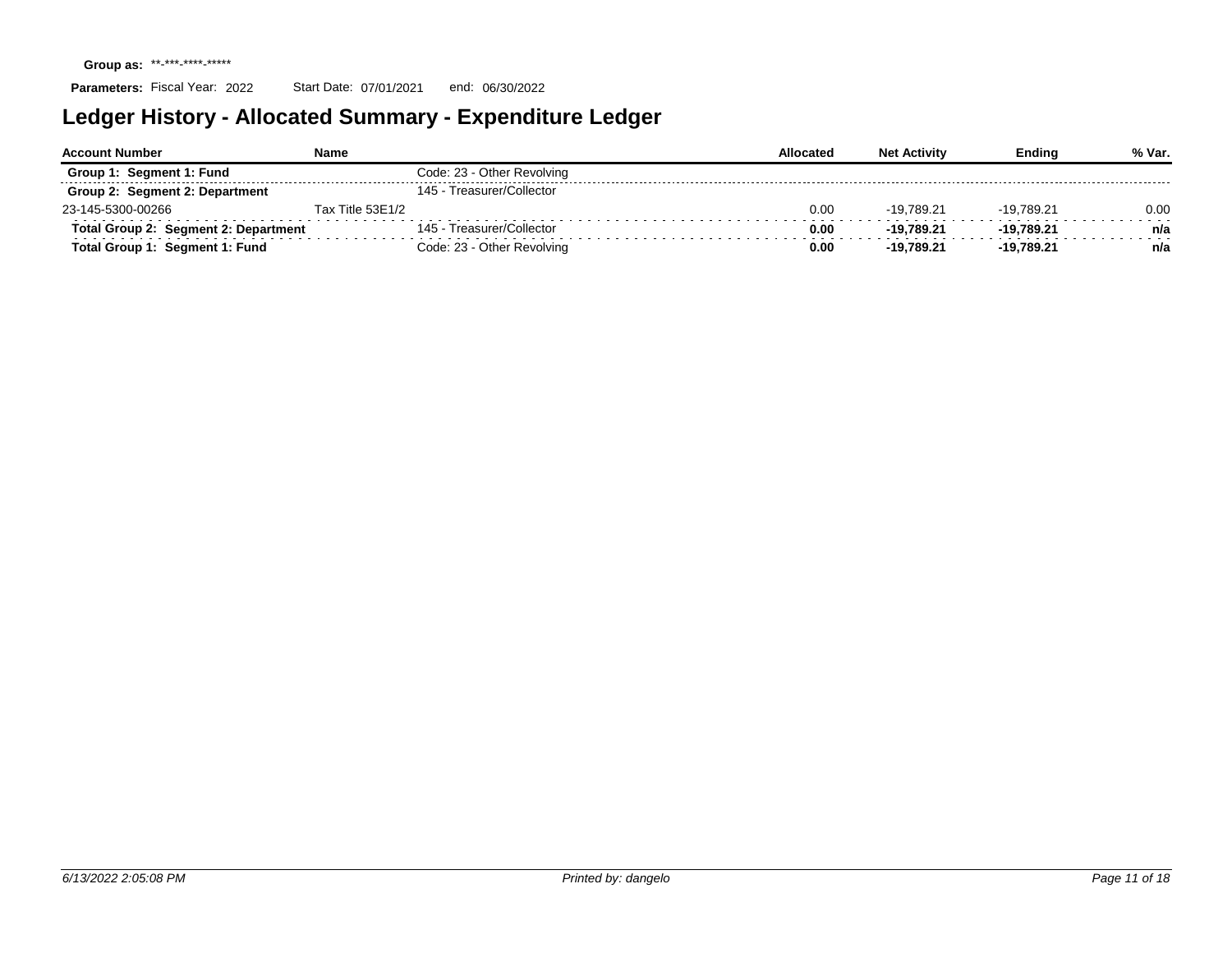| <b>Account Number</b>                | Name                   |                                         | <b>Allocated</b> | <b>Net Activity</b> | <b>Ending</b> | % Var. |
|--------------------------------------|------------------------|-----------------------------------------|------------------|---------------------|---------------|--------|
| Group 1: Segment 1: Fund             |                        | Code: 24 - Gifts                        |                  |                     |               |        |
| Group 2: Segment 2: Department       |                        | 145 - Treasurer/Collector               |                  |                     |               |        |
| 24-145-5580-14501                    |                        | Taxpayer In Need of Relief Distribution | 0.00             | $-15.644.65$        | $-15.644.65$  | 0.00   |
| Total Group 2: Segment 2: Department |                        | 145 - Treasurer/Collector               | 0.00             | $-15.644.65$        | $-15.644.65$  | n/a    |
| Group 2: Segment 2: Department       |                        | 220 - Fire                              |                  |                     |               |        |
| 24-220-5970-00202                    | OFU                    |                                         | 0.00             | $-2.247.12$         | $-2.247.12$   | 0.00   |
| 24-220-5970-00203                    | OFU                    |                                         | 0.00             | $-69.89$            | $-69.89$      | 0.00   |
| 24-220-5970-00204                    | OFU                    |                                         | 0.00             | $-188.58$           | $-188.58$     | 0.00   |
| Total Group 2: Segment 2: Department |                        | 220 - Fire                              | 0.00             | $-2.505.59$         | $-2.505.59$   | n/a    |
| Group 2: Segment 2: Department       |                        | 543 - Veterans Services                 |                  |                     |               |        |
| 24-543-5243-54301                    |                        | <b>Veterans Memorial Park Expenses</b>  | 0.00             | $-2,625.00$         | $-2,625.00$   | 0.00   |
| Total Group 2: Segment 2: Department |                        | 543 - Veterans Services                 | 0.00             | $-2.625.00$         | $-2.625.00$   | n/a    |
| Group 2: Segment 2: Department       |                        | 691 - Historical Commission             |                  |                     |               |        |
| 24-691-5243-00208                    | AA Smith Gift Expenses |                                         | 0.00             | $-2,666.50$         | $-2,666.50$   | 0.00   |
| Total Group 2: Segment 2: Department |                        | 691 - Historical Commission             | 0.00             | $-2,666.50$         | $-2,666.50$   | n/a    |
| Total Group 1: Segment 1: Fund       |                        | Code: 24 - Gifts                        | 0.00             | $-23.441.74$        | $-23.441.74$  | n/a    |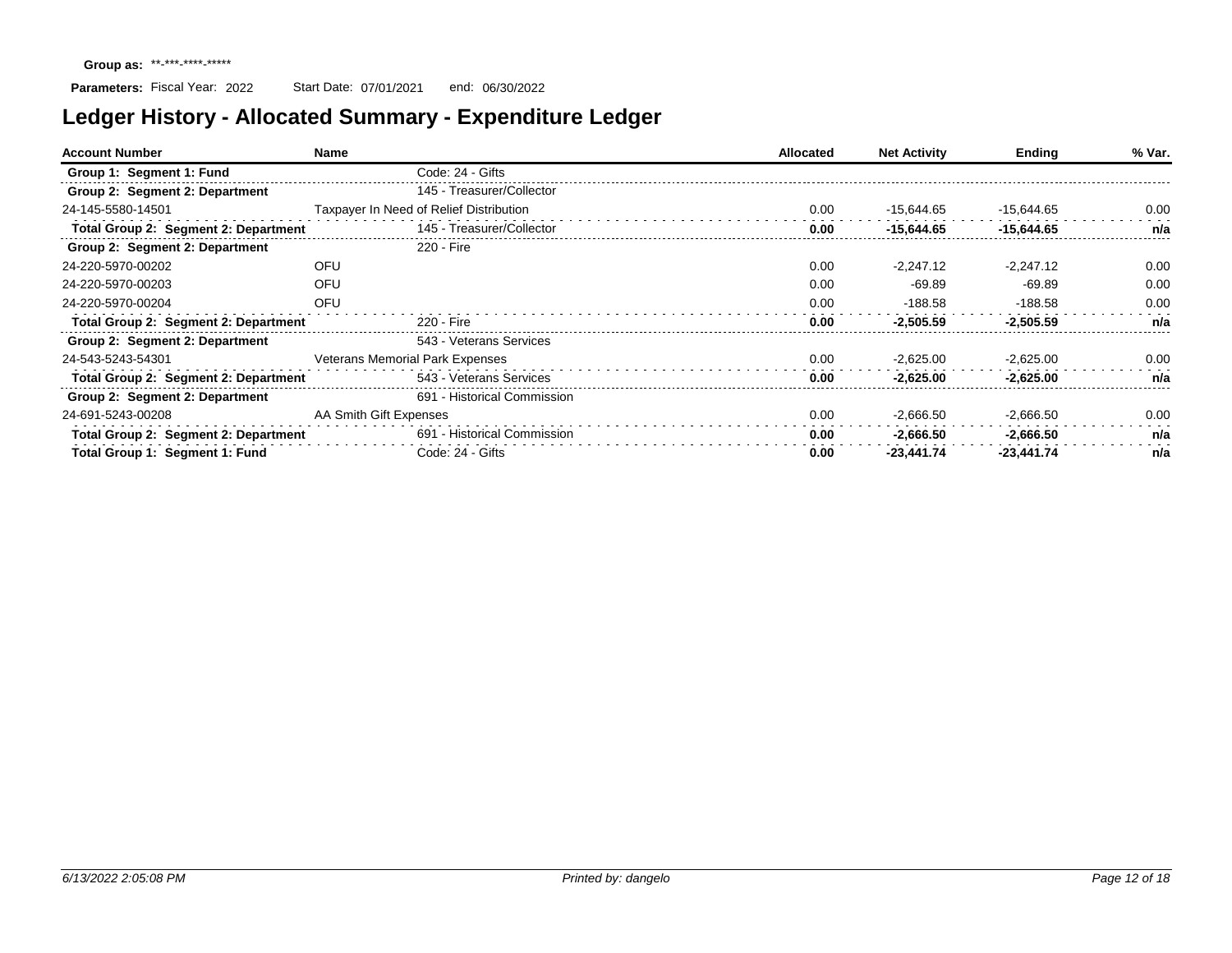| <b>Account Number</b>                | Name                                          | Allocated | <b>Net Activity</b> | <b>Ending</b> | % Var. |
|--------------------------------------|-----------------------------------------------|-----------|---------------------|---------------|--------|
| Group 1: Segment 1: Fund             | Code: 25 - Other Special Revenue              |           |                     |               |        |
| Group 2: Segment 2: Department       | 160 - Clerk                                   |           |                     |               |        |
| 25-160-5243-22112                    | Miscellaneous Expenses                        | 0.00      | $-294.73$           | $-294.73$     | 0.00   |
| Total Group 2: Segment 2: Department | 160 - Clerk                                   | 0.00      | $-294.73$           | $-294.73$     | n/a    |
| Group 2: Segment 2: Department       | 171 - Conservation                            |           |                     |               |        |
| 25-171-5340-00210                    | Conservation 53G Public Hearing Advertising   | 0.00      | $-1.039.03$         | $-1.039.03$   | 0.00   |
| Total Group 2: Segment 2: Department | 171 - Conservation                            | 0.00      | $-1.039.03$         | $-1.039.03$   | n/a    |
| Group 2: Segment 2: Department       | 175 - Planning                                |           |                     |               |        |
| 25-175-5340-00210                    | Planning Board 53G Public Hearing Advertising | 0.00      | $-365.78$           | $-365.78$     | 0.00   |
| Total Group 2: Segment 2: Department | 175 - Planning                                | 0.00      | $-365.78$           | $-365.78$     | n/a    |
| Total Group 1: Segment 1: Fund       | Code: 25 - Other Special Revenue              | 0.00      | -1.699.54           | -1.699.54     | n/a    |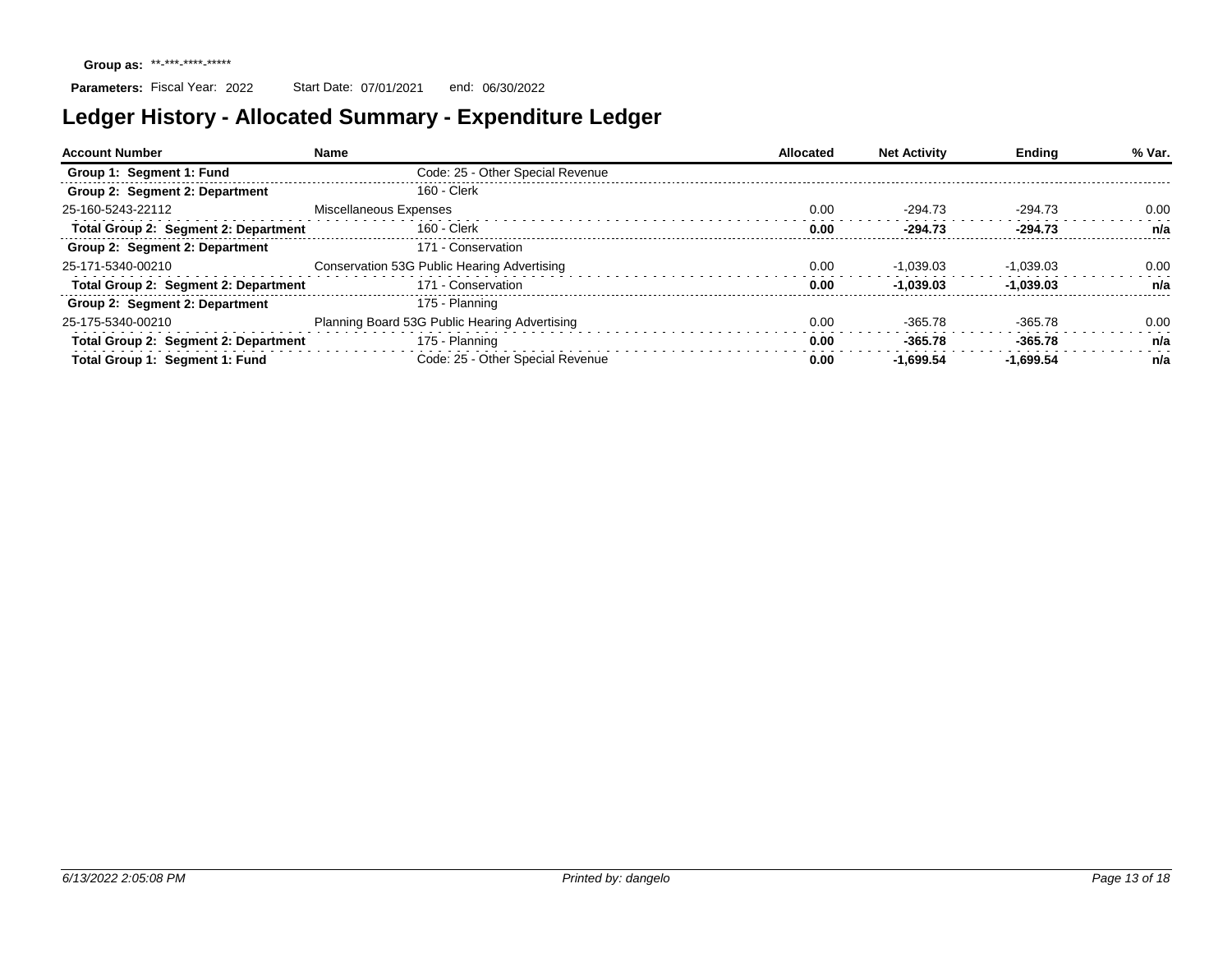| <b>Account Number</b>                | Name                      | Allocated | <b>Net Activity</b> | Endina      | % Var. |
|--------------------------------------|---------------------------|-----------|---------------------|-------------|--------|
| Group 1: Segment 1: Fund             | Code: 27 - Federal Grants |           |                     |             |        |
| Group 2: Segment 2: Department       | 123 - Coordinator         |           |                     |             |        |
| 27-123-5420-22114                    | Cares Act Expenditures    | 0.00      | $-3.416.16$         | $-3.416.16$ | 0.00   |
| Total Group 2: Segment 2: Department | 123 - Coordinator         | 0.00      | $-3.416.16$         | $-3.416.16$ | n/a    |
| Total Group 1: Segment 1: Fund       | Code: 27 - Federal Grants | 0.00      | $-3.416.16$         | $-3.416.16$ | n/a    |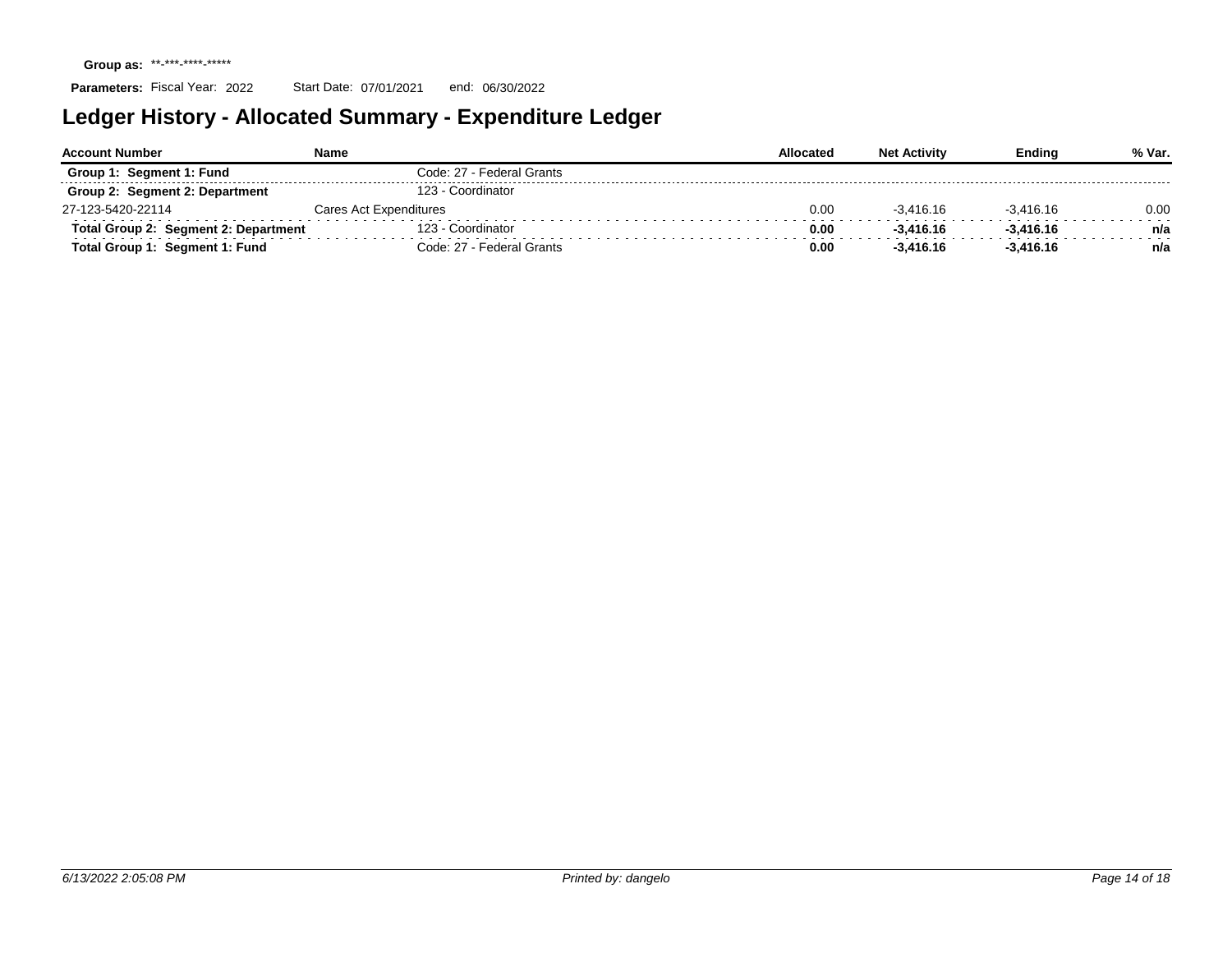| <b>Account Number</b>                | Name                                                  | Allocated | <b>Net Activity</b> | <b>Ending</b> | % Var. |
|--------------------------------------|-------------------------------------------------------|-----------|---------------------|---------------|--------|
| Group 1: Segment 1: Fund             | Code: 28 - State Grants                               |           |                     |               |        |
| Group 2: Segment 2: Department       | 000 - Undefined                                       |           |                     |               |        |
| 28-000-5380-00413                    | Last Mile Broadband Grant                             | 0.00      | $-857,239.87$       | $-857,239.87$ | 0.00   |
| Total Group 2: Segment 2: Department | 000 - Undefined                                       | 0.00      | -857,239.87         | -857,239.87   | n/a    |
| Group 2: Segment 2: Department       | 123 - Coordinator                                     |           |                     |               |        |
| 28-123-5243-12306                    | <b>Green Communities Grant</b>                        | 0.00      | $-36,531.17$        | $-36,531.17$  | 0.00   |
| 28-123-5243-12310                    | Division of Ecological Restoration (\$95000.00 Award) | 0.00      | $-85,285.00$        | $-85,285.00$  | 0.00   |
| Total Group 2: Segment 2: Department | 123 - Coordinator                                     | 0.00      | $-121,816.17$       | $-121,816.17$ | n/a    |
| Group 2: Segment 2: Department       | 210 - Police                                          |           |                     |               |        |
| 28-210-5385-22210                    | Bridge Academy Training (\$2213.00 Award)             | 0.00      | $-546.00$           | $-546.00$     | 0.00   |
| Total Group 2: Segment 2: Department | 210 - Police                                          | 0.00      | $-546.00$           | $-546.00$     | n/a    |
| Group 2: Segment 2: Department       | 291 - Emergency Management                            |           |                     |               |        |
| 28-291-5420-00212                    | <b>Emergency Management Prep Grant</b>                | 0.00      | $-1,552.60$         | $-1,552.60$   | 0.00   |
| Total Group 2: Segment 2: Department | 291 - Emergency Management                            | 0.00      | $-1,552.60$         | $-1,552.60$   | n/a    |
| Group 2: Segment 2: Department       | 433 - Transfer Station                                |           |                     |               |        |
| 28-433-5870-00213                    | MA Recycling Dividends Program Capital                | 0.00      | $-4,936.81$         | $-4,936.81$   | 0.00   |
| Total Group 2: Segment 2: Department | 433 - Transfer Station                                | 0.00      | $-4,936.81$         | $-4,936.81$   | n/a    |
| Group 2: Segment 2: Department       | 541 - Council on Aging                                |           |                     |               |        |
| 28-541-5490-00412                    | <b>COA Formula Grant Expenses</b>                     | 0.00      | $-3,726.86$         | $-3,726.86$   | 0.00   |
| Total Group 2: Segment 2: Department | 541 - Council on Aging                                | 0.00      | $-3,726.86$         | $-3,726.86$   | n/a    |
| Group 2: Segment 2: Department       | 699 - Cultural Council                                |           |                     |               |        |
| 28-699-5300-00233                    | Colrain Local Cultural Council Programs               | 0.00      | $-6,827.50$         | $-6.827.50$   | 0.00   |
| 28-699-5420-00233                    | Colrain Local Cultural Council Admin Expenses         | 0.00      | $-16.50$            | $-16.50$      | 0.00   |
| Total Group 2: Segment 2: Department | 699 - Cultural Council                                | 0.00      | $-6,844.00$         | $-6,844.00$   | n/a    |
| Total Group 1: Segment 1: Fund       | Code: 28 - State Grants                               | 0.00      | -996.662.31         | -996.662.31   | n/a    |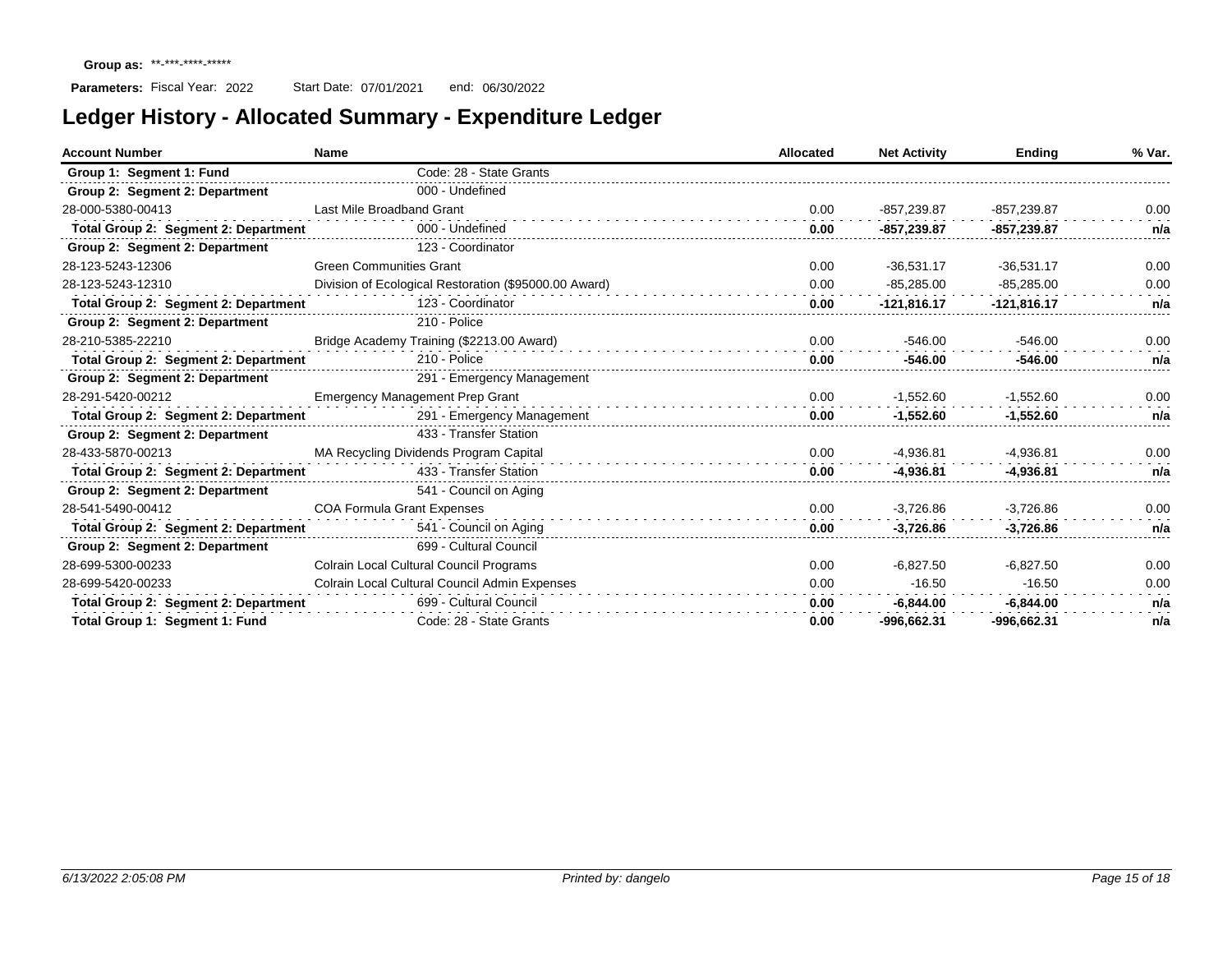| <b>Account Number</b>                | Name                  | Allocated | <b>Net Activity</b> | Endina        | % Var. |
|--------------------------------------|-----------------------|-----------|---------------------|---------------|--------|
| Segment 1: Fund<br>Group 1:          | Code: 30 - Chapter 90 |           |                     |               |        |
| Group 2: Segment 2: Department       | 422 - Highway         |           |                     |               |        |
| 30-422-5535-19903                    | Chapter 90 Expenses   | 0.00      | -356.161.81         | $-356.161.81$ | 0.00   |
| Total Group 2: Segment 2: Department | 422 - Highway         | 0.00      | -356.161.81         | $-356.161.81$ | n/a    |
| Total Group 1: Segment 1: Fund       | Code: 30 - Chapter 90 | 0.00      | -356.161.81         | $-356.161.81$ | n/a    |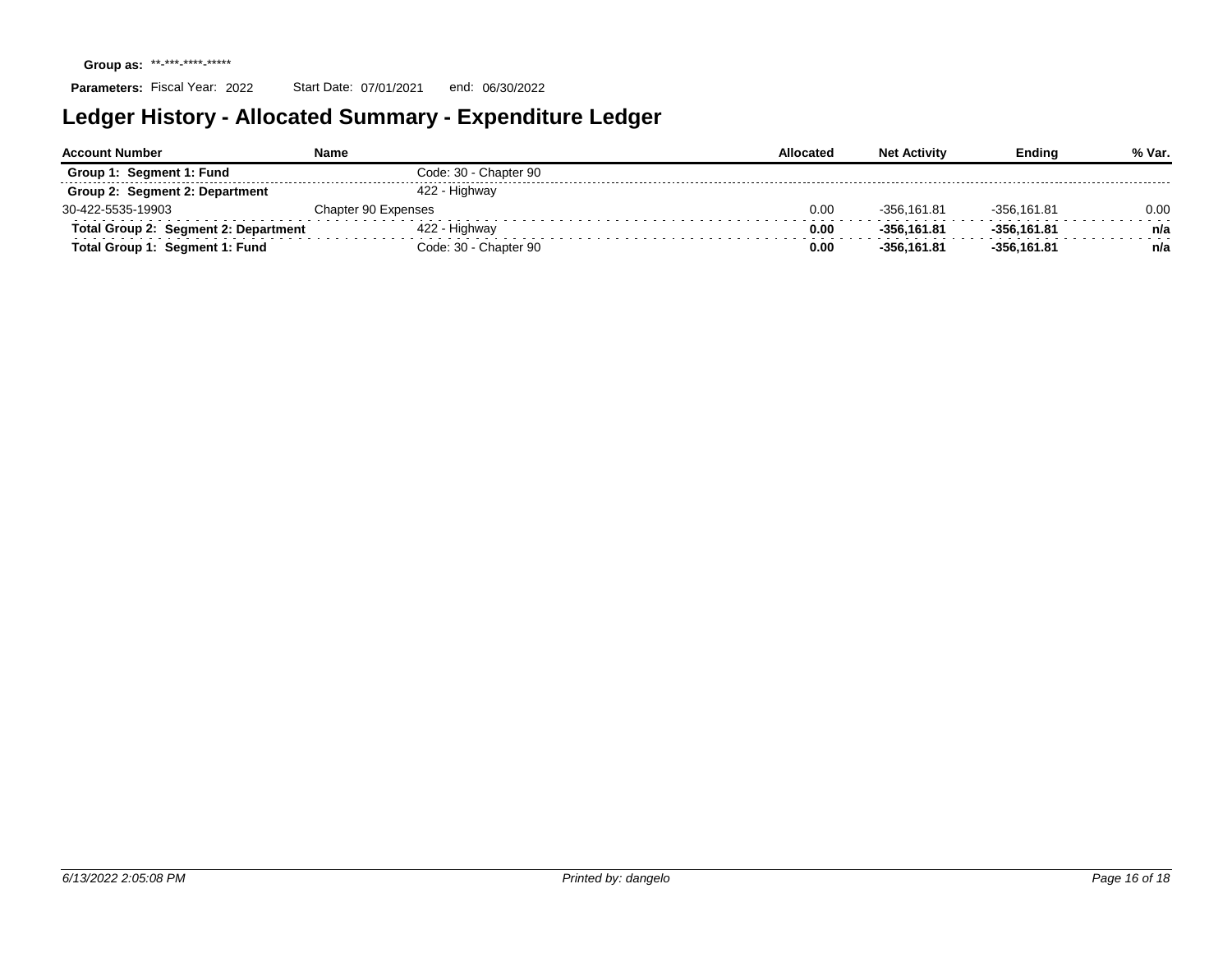| <b>Account Number</b>                | Name                                    | Allocated | <b>Net Activity</b> | Ending        | % Var. |
|--------------------------------------|-----------------------------------------|-----------|---------------------|---------------|--------|
| Group 1: Segment 1: Fund             | Code: 50 - Broadband Network Enterprise |           |                     |               |        |
| Group 2: Segment 2: Department       | 650 - Broadband Network                 |           |                     |               |        |
| 50-650-5210-00000                    | Electric                                | 0.00      | $-2,855.67$         | $-2,855.67$   | 0.00   |
| 50-650-5216-00000                    | Middle Mile Access Fee                  | 0.00      | $-21,737.90$        | $-21,737.90$  | 0.00   |
| 50-650-5217-00000                    | ISP Charge - 1 Gbps Internet            | 0.00      | -128,961.82         | -128,961.82   | 0.00   |
| 50-650-5218-00000                    | <b>ISP Charges Phone Only</b>           | 0.00      | $-39,515.08$        | $-39,515.08$  | 0.00   |
| 50-650-5219-00000                    | Static IPs                              | 0.00      | $-424.95$           | $-424.95$     | 0.00   |
| 50-650-5220-00000                    | <b>Stripe Fees</b>                      | 0.00      | $-12,213.24$        | $-12,213.24$  | 0.00   |
| 50-650-5221-00000                    | Annual Pole Attachment Licensing Fee    | 0.00      | $-17,754.48$        | $-17,754.48$  | 0.00   |
| 50-650-5222-00000                    | Retainer for Third Party R&M            | 0.00      | $-4,929.02$         | $-4,929.02$   | 0.00   |
| 50-650-5223-00000                    | Pole Bonding Fee                        | 0.00      | $-9,000.00$         | $-9,000.00$   | 0.00   |
| 50-650-5230-00000                    | Utilty Charges/Services Purchased       | 0.00      | $-1,302.15$         | $-1,302.15$   | 0.00   |
| 50-650-5240-00000                    | Repairs and Maintenance                 | 0.00      | $-40.00$            | $-40.00$      | 0.00   |
| 50-650-5243-00000                    | <b>Miscellaneous</b>                    | 0.00      | $-2,840.12$         | $-2,840.12$   | 0.00   |
| 50-650-5740-00000                    | Insurance                               | 0.00      | $-2,525.00$         | $-2,525.00$   | 0.00   |
| Total Group 2: Segment 2: Department | 650 - Broadband Network                 | 0.00      | $-244,099.43$       | -244,099.43   | n/a    |
| Total Group 1: Segment 1: Fund       | Code: 50 - Broadband Network Enterprise | 0.00      | -244,099.43         | $-244,099.43$ | n/a    |